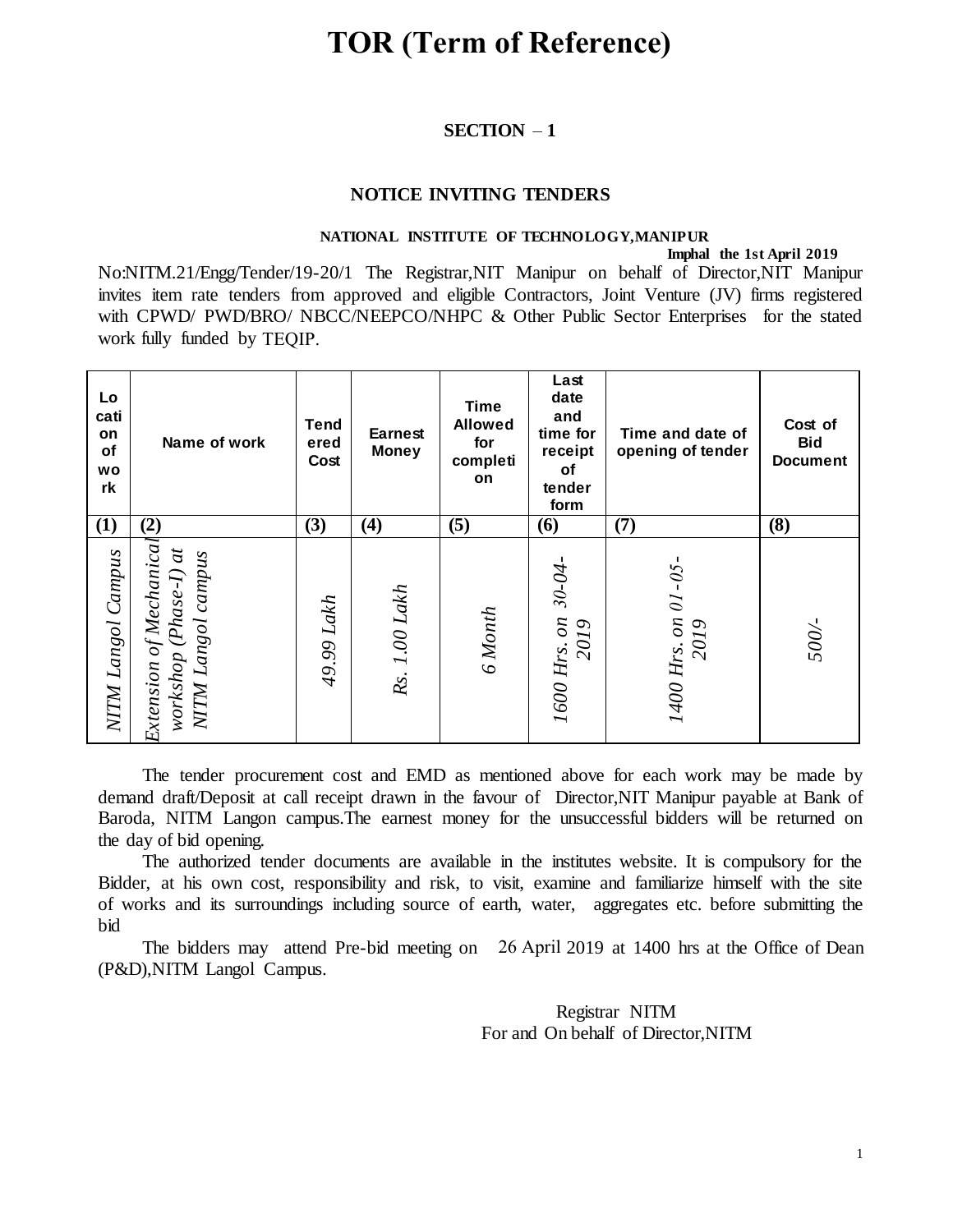## **SECTION** – **2: INSTRUCTIONS TO BIDDERS (ITB)**

### **SECTION – 2**

#### **INSTRUCTIONS TO BIDDERS (ITB)**

#### **A. GENERAL**

#### **1. Scope of Bid**

- **1.1** The Employer as defined in the Appendix to ITB *(Instruction to Bidders)* invites bids in electronic tendering system for the stated work
- **1.2** The successful Bidder will be expected to complete the Works by the Intended Completion Date as specified
- **1.3** Throughout these documents, the terms "bid" and "tender" and their derivatives (bidder/ tenderer, bid/ tender, bidding/ tendering, etc.) are synonymous.

#### **2. Source of Funds; TEQUIP**

#### **3. Eligible Bidders**

- **3.1** This Invitation for Bids is open to all eligible bidders meeting the eligibility criteria as defined in Appendix to ITB. The applicant should be a private or government-owned legal entity or any combination of them with a formal intent to enter into an agreement or under an existing agreement in the form of a Joint Venture (JV). In case of a JV,
	- **a)** all partners to the JV shall be jointly and severally liable; and

**b)** a JV shall nominate a representative who shall have the authority to con duct all business for and on behalf of any and all the partners of the JV during the prequalification process and, in the event the JV is pre -qualified, during the bidding process, and in the event the JV is awarded the Contract, during contract execution.

**3.2** Bidders shall not be under a declaration of ineligibility for corrupt and fraudulent practices by the Central Government, the State Government or any public undertaking, autonomous body, authority by whatever name called under the Central or the State Government.

#### **4. Qualification of the Bidder**

- **4.1** All bidders shall provide in Section 3, Forms of Bid and Qualification information, a preliminary description of the proposed work method and schedule, including drawings and charts, as necessary.
- **4.2** All bidders shall include the following information and documents with their bids in Section 3, Qualification Information unless otherwise stated in the Appendix to ITB *(Instruction to Bidders)*.

**4.4 A Except the institute's empaneled contractors,** to qualify for award of the Contract, each bidder should have in the last five years:

- a) Achieved in any one year a minimum financial turnover (as certified by Chartered Accountant, and at least 50% of which is from Civil Engineering construction works) equivalent to amount given below:
	- **(i)** 60% of amount put to bid, in case the amount put to bid is Rs.200.00 Lakhs and less.
- **b)** , at least **similar nature of work** equal in value to one-third of the estimated cost of work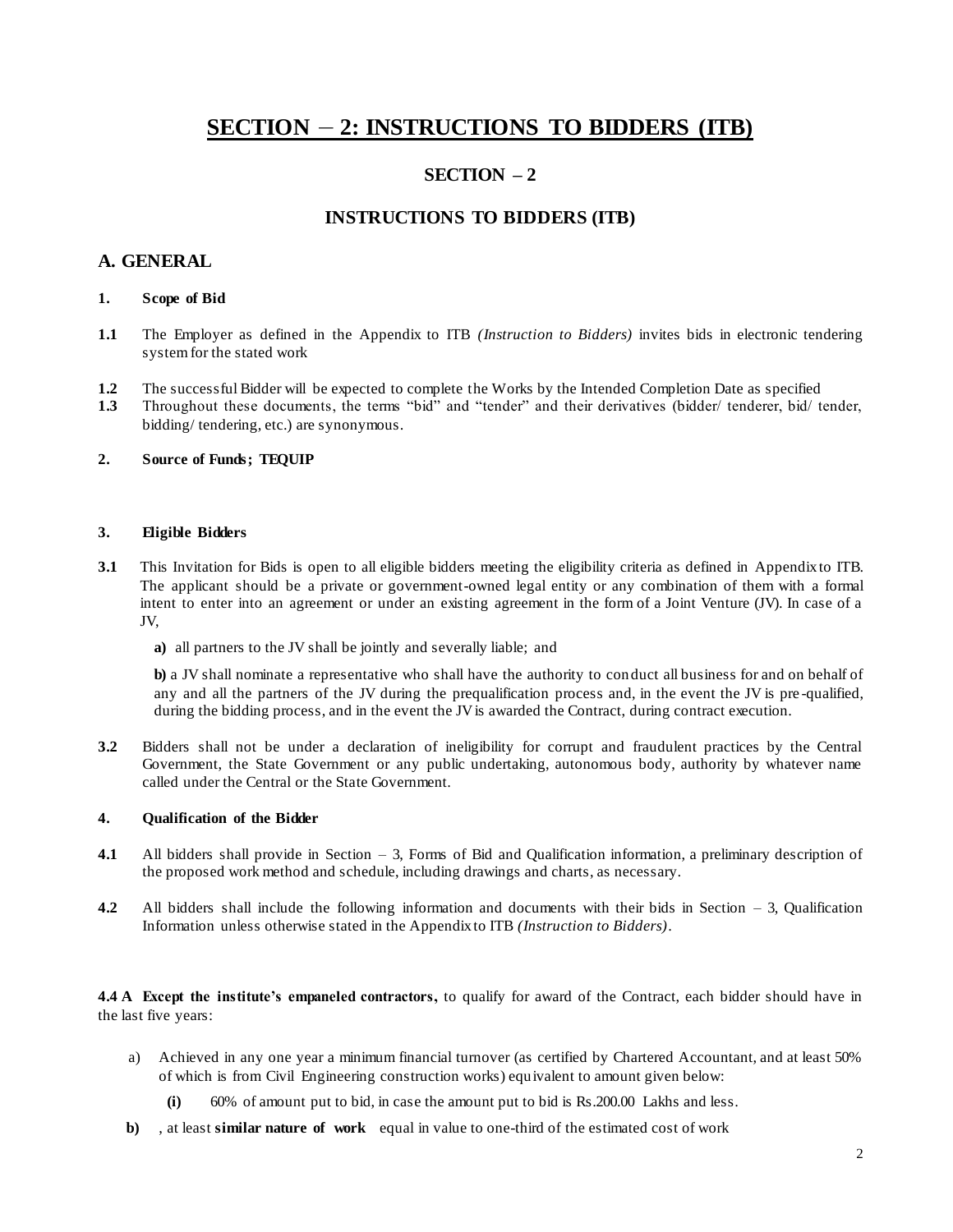#### **4.4 B (a)** Each bidder must produce:

- (i) The current income-tax clearance certificate;
- (ii) An affidavit that the information furnished with the bid documents is correct in all respects; and
- (iii) Such other certificates as defined in the Appendix to ITB *(Instruction to Bidders)*. Failure to produce the certificates shall make the bid non -responsive.
- **(b)** The bidder must not have in his employment:
- (i) the near relations (defined as first blood relations, and their spouses, of the bidder or the bidder's spouse) of persons listed in the Appendix to ITB.
- (ii) Without Government permission, any person who retired as Gazetted officer within the last two years of the rank and from the departments listed in the Appendix to ITB *(Instruction to Bidders)*.
- **4.4.C** To qualify for a package of contracts made up of this and other contracts for which bids are invited in the Notice Inviting Tender, the bidder must demonstrate having experience and resources sufficient to meet the aggregate of the qualifying criteria for the individual contracts.
- **4.4.D** If bidder is a Joint Venture, the partners would be limited to three (including lead partner). Joint Venture firm shall jointly and severally responsible for completion of the project. Joint Venture must fulfill the following minimum qualification requirement.
	- 1. The lead partner shall meet not less than 50% of qualification criteria given in sub-clause 4.4 A (a) & (b) of ITB above.
	- 2. Each of the remaining partners shall meet not less than 25% of all the qualifying criteria given in sub -clause 4.4 A (a)  $\&$  (b) of ITB above.
	- 3. The Joint Venture must also collectively satisfy the subject of the criteria of Clause 4.4 B and 4.4 C of ITB for this purpose the relevant figures for each of the partners shall be added together to arrive at the Joint Venture total capacity which shall be 100% of more.
	- 4. In the event that the Employer has caused to disqualify under Clause 4.7 of ITB below all of the Joint Venture partners will be disqualified.
	- 5. Joint Venture Applicants shall provide a certified copy of the Joint Venture Agreement in demonstration of the partners undertaking joint and several liabilities for the performance of any contract entered into before award of work.
	- 6. The available bid capacity of the JV as required under Clause 4.6 of ITB below will be ap plied for each partner to the extent of his proposed participation in the execution of the work. The total bid capacity available shall be more than estimated contract value.
- **4.5** Sub-Contractors' experience and resources shall not be taken into account in determining the bidder's compliance with the qualifying criteria except to the extent stated in 4.4 A above.
- **4.6** Bidders who meet the minimum qualification criteria will be qualified only if their available bid capacity for construction work is equal to or more than the total bid value. The available bid capacity will be calculated as under:

Assessed Available Bid capacity =  $(A*N^*M - B)$ 

Where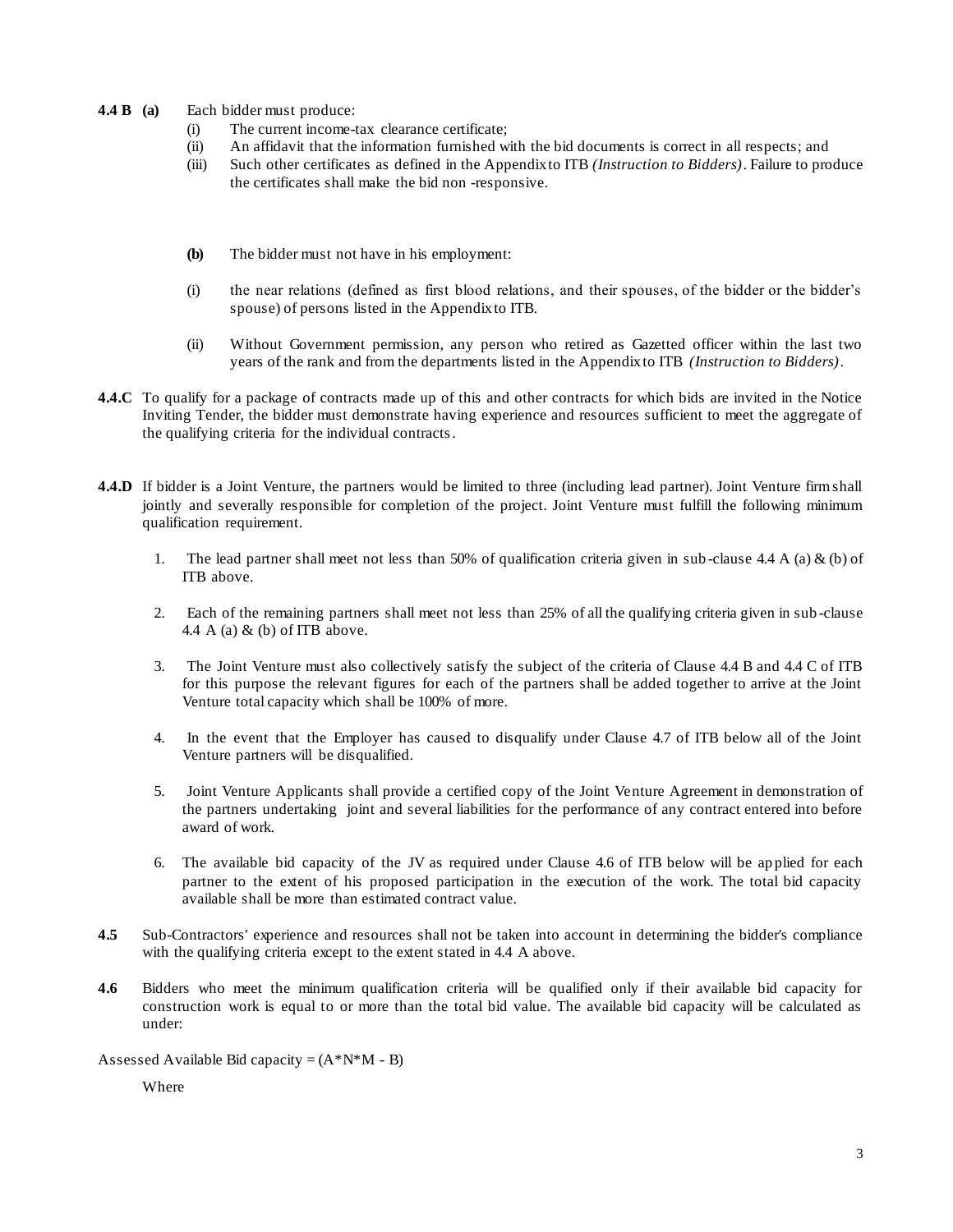- A = Maximum value of **similar nature of works** executed in any one year during the last five years (updated to the price level of the last year at the rate of 8 percent a year) taking into account the completed as well as works in progress.
- $N =$  Number of years prescribed for completion of the works for which bids are invited (period up to 6 months to be taken as half-year and more than 6 months as one year).
- $M = 2$  or such higher figure not exceeding 3 as may be specified in the Appendix to ITB.

 $B =$  Value, at the current price level, of existing commitments and on -going works to be completed during the period of completion of the works for which bids are invited.

**Note:** The statements showing the value of existing commitments and on -going works as well as the stipulated period of completion remaining for each of the works listed should be countersigned by the Engineer in charge, not below the rank of an Executive Engineer or equivalent.

- **4.7** Even though the bidders meet the above qualifying criteria, they are subject to be disqualified if they have:
	- (i) made misleading or false representations in the forms, statements, affidavits and attachments submitted in proof of the qualification requirements; and/or
	- (ii) record of poor performance such as abandoning the works, not properly completing the contract, inordinate delays in completion, litigation history, or financial failures etc.
	- (iii) participated in the previous bidding for the same work and had quoted unreasonably high or low bid prices and could not furnish rational justification for it to the Employer.

#### **5. One Bid per Bidder**

**5.1** Each Bidder shall submit only one Bid for one work. A Bidder who submits more than one Bid will cause the proposals with the Bidder's participation to be disqualified.

#### **6. Cost of Bidding**

**6.1** The Bidder shall bear all costs associated with the preparation and submission of his Bid, and the Employer will, in no case, be responsible or liable for those costs.

#### **7. Site Visit**

**7.1** The Bidder, at his own cost, responsibility and risk, is encouraged to visit, examine and familiarize himself with the Site of Works and its surroundings including source of principal items, earth, water, road aggregates etc. and obtain all information that may be necessary for preparing the Bid and entering into a contract for construction of the Works. The costs of visiting the Site shall be at the Bidder's own expense. He may contact the person whose contact details are given in the Appendix to ITB *(Instruction to Bidders)*.

#### *B. Bidding Documents*

#### **8. Content of Bidding Documents**

- **8.1** The set of bidding documents comprises the documents listed below and addenda issued in accordance with Clause-10 of ITB *(Instruction to Bidders)*.
	- 1. Notice Inviting Tender
	- 2. Instructions to Bidders
	- 3. Qualification Information
	- 4. Conditions of Contract
	- 5. Specifications
	- 6. Drawings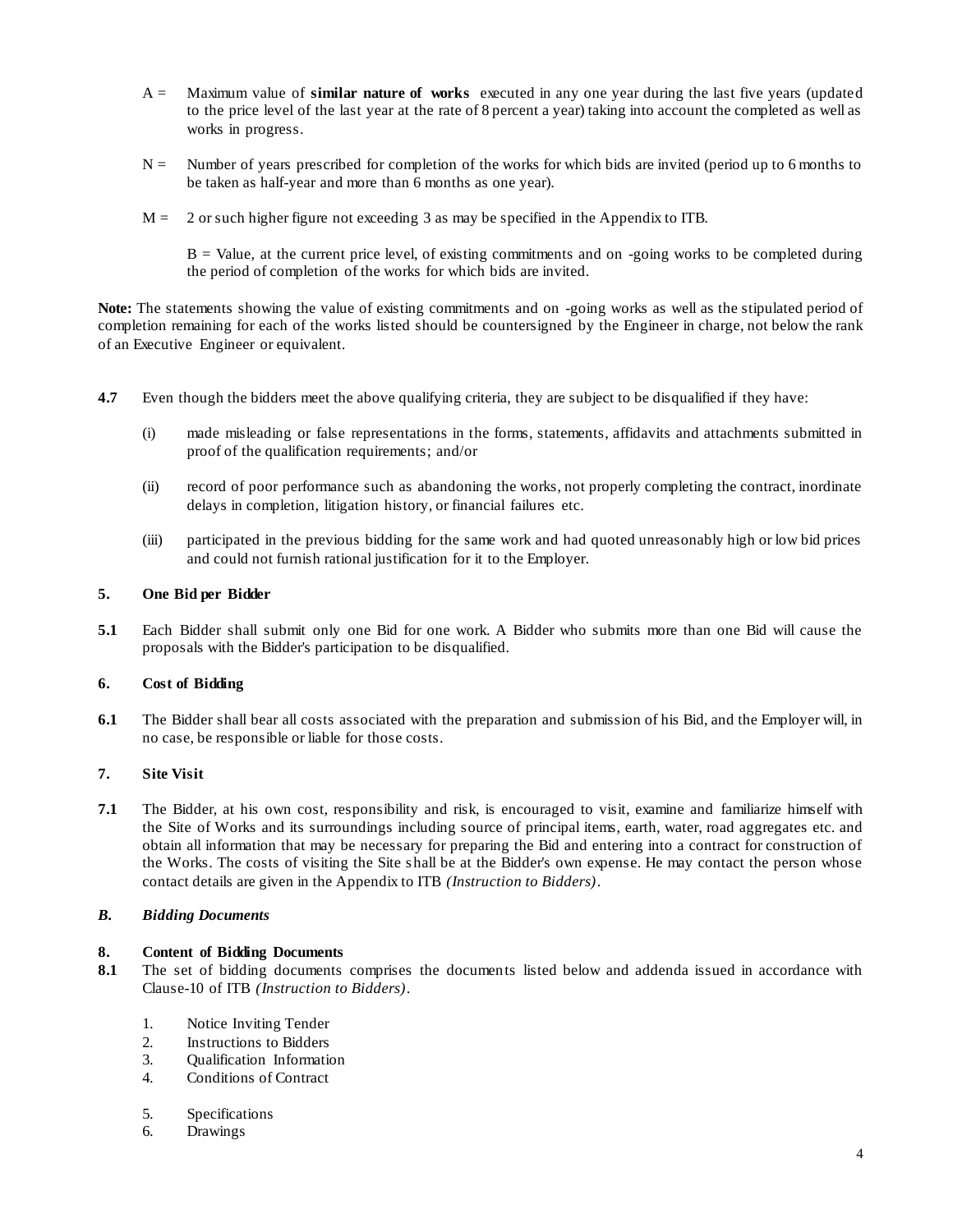- 7. Bill of Quantities
- 8. Form of Bid
- 9. Form of Acceptance, Form of Agreement, issue of Notice to Proceed with the work.
- **8.2** The bid document is available online on the institute's website.
- 8.3 The bidder is expected to examine carefully all instructions, conditions of contract, contract data, forms, terms and specifications, bill of quantities, forms and drawings in the Bid Document. Failure to comply with the requirements of Bid Documents shall be at the bidder's own risk. Pursuant to Clause-25 hereof, bids, which are not substantially responsive to the requirements of the Bid Documents, shall be rejected.

#### **9. Clarification of Bidding Documents and Pre-bid Meeting**

**9** Non-attendance at the pre-bid meeting will not be a cause for disqualification of a bidder.

#### **10. Amendment of Bidding Documents**

Before the deadline for submission of bids, the Employer may modify the bidding documents by issuing online corrigendum.

#### *C. Preparation of Bids*

#### **11. Language of Bid**

**11.1** All documents relating to the Bid shall be in the language specified in the Appendix to ITB.

#### **12. Documents Comprising the Bid**

- **12.1** The Bid submitted by the Bidder shall be in two separate cover **First Cover:** This shall be named Technical Qualification Part of Bid and shall comprise of: Form of bid for First cover of the bid, as per format given in Section 6
	- i) Demand Draft towards the Cost of Bid Document.
	- ii) Earnest (Earnest Money) in any of the forms specified in ITB.
	- iii) Copy of PAN Card issued by Income Tax Authorities .(
	- iv) Contractor Registration certificate(except institute's empanelled contractor)
	- vi) Annual Turnover Certificate from Charted Accountant for last five financial years forms with breakup of civil works and total works each financial years. (except institute's empanelled contractor)
	- vii) Joint Venture Agreement, in case of Joint Venture. viii) Affidavit regarding correctness of certificates ix) Any other documents as specified in the SBD.

**Second Cover:** It shall be named Financial Bid and shall comprise of:

- (i) Form of Bid as specified in Section  $-6$ ;
- (ii) Priced bill of quantities for items specified in Section  $-7$ .

**The two covers must be contained in a single envelope (named of the work must be mentioned on the cover of envelope, otherwise such bid will not opened and rejected summarily) and addressed to the Registrar NIT Manipur, Langol PIN 795004.In case of postal delivery the institute will not take any responsibility for postal delay under any circumstances.**

**12.** The following documents, which are not submitted with the bid, will be deemed to be part of the bid.

| <b>Section</b> | <b>Particulars</b>         |
|----------------|----------------------------|
|                | Notice inviting Tender     |
|                | Instruction to the bidders |
|                | Conditions of Contract     |
|                | Contract Data              |
|                | Specifications             |
|                | Drawings                   |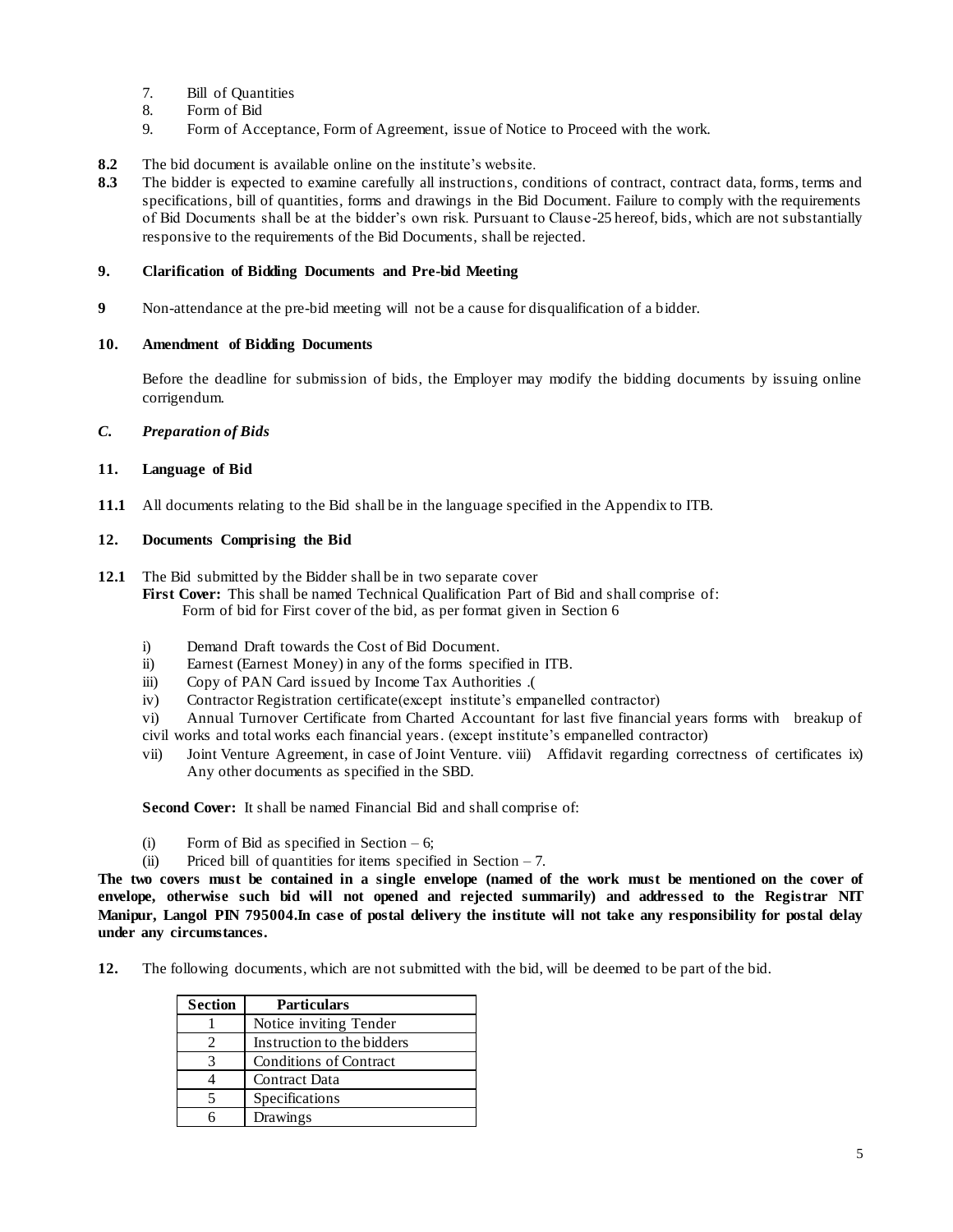#### **13. Bid Prices**

- **13.1** The Contract shall be for the whole Works, as described in Clause-1.1 of ITB *(Instruction to Bidders)*, based on the priced Bill of Quantities submitted by the Bidder online.
- **13.2** The bidders shall download BoQ format from website and shall make entries to fill in rates in bill of quantities. The items for which no rate or price is entered by the Bidder will not be paid for by the Employer when executed and shall be deemed covered by the other rates and prices in the Bill of Quantities.

**13.3** All duties, taxes, royalties and other levies payable by the Contractor under the Contract, or for any other cause, shall be included in the rates, prices, and total Bid price submitted by the Bidder.

**13.4** The rates and prices quoted by the Bidder shall be fixed for the duration of the Contract and shall not be subject to adjustment.

#### **14. Currencies of Bid**

**14.1** The unit rates and the prices shall be quoted by the bidder entirely in Indian Rupees.

#### **15. Bid Validity**

- **15.1** Bids shall remain valid for a period of 30 (thirty) days after the deadline date for bid submission specified in Clause-20 of ITB. A bid valid for a shorter period shall be rejected by the Employer as non-responsive.
- **15.2** In exceptional circumstances, prior to expiry of the original time limit, the Employer may request that the bidders may extend the period of validity for a specified additional period. The request and the bidders' responses shall be made in writing or by cable. A bidder may refuse the request without forfeiting his Earnest Money. A bidder agreeing to the request will not be required or permitted to modify his bid, but will be required to extend the validity of his earnest money for a period of the extension, and in compliance with Clause-16 of ITB in all respects.

#### **16. Earnest Money**

- **16.1** The Bidder shall furnish, as part of the Bid, Earnest Money, in the amount specified in the Appendix to ITB.
- **16.2** The Earnest Money shall be in the form of Demand Draft of a nationalized bank, issued in favour of the name given in the Appendix to ITB.
- **16.3** Any bid not accompanied by an acceptable Earnest Money, unless exempted in terms given in the Appendix to ITB, shall be rejected by the Employer as non-responsive.
- **16.4** The Earnest Money of unsuccessful bidders will be returned within 28 days of the end of the Bid validity period specified in Clause-15.1 of ITB *(Instruction to Bidders)*.
- **16.5** The Earnest Money of the successful Bidder will be discharged when the Bidder has signed the Agreement and furnished the required Performance Security.
- **16.6** The Earnest Money may be forfeited:
	- a) if the Bidder withdraws the Bid after bid opening (technical bid) during the period of Bid validity;
	- b) in the case of a successful Bidder, if the Bidder fails within the specified time limit to
		- (i.) sign the Agreement; **and/or** (ii.) Furnish the required Performance Security.

**17. Performance Security** The successful bidder/contractor shall provide to the employer a total Performance Security of 5% (five percent).

#### **18. Advances**NIL

**19. Corrupt or Fraudulent Practices** The Employer requires the bidders/Contractors to strictly observe the laws against fraud and corruption in force in India, namely, Prevention of Corruption Act.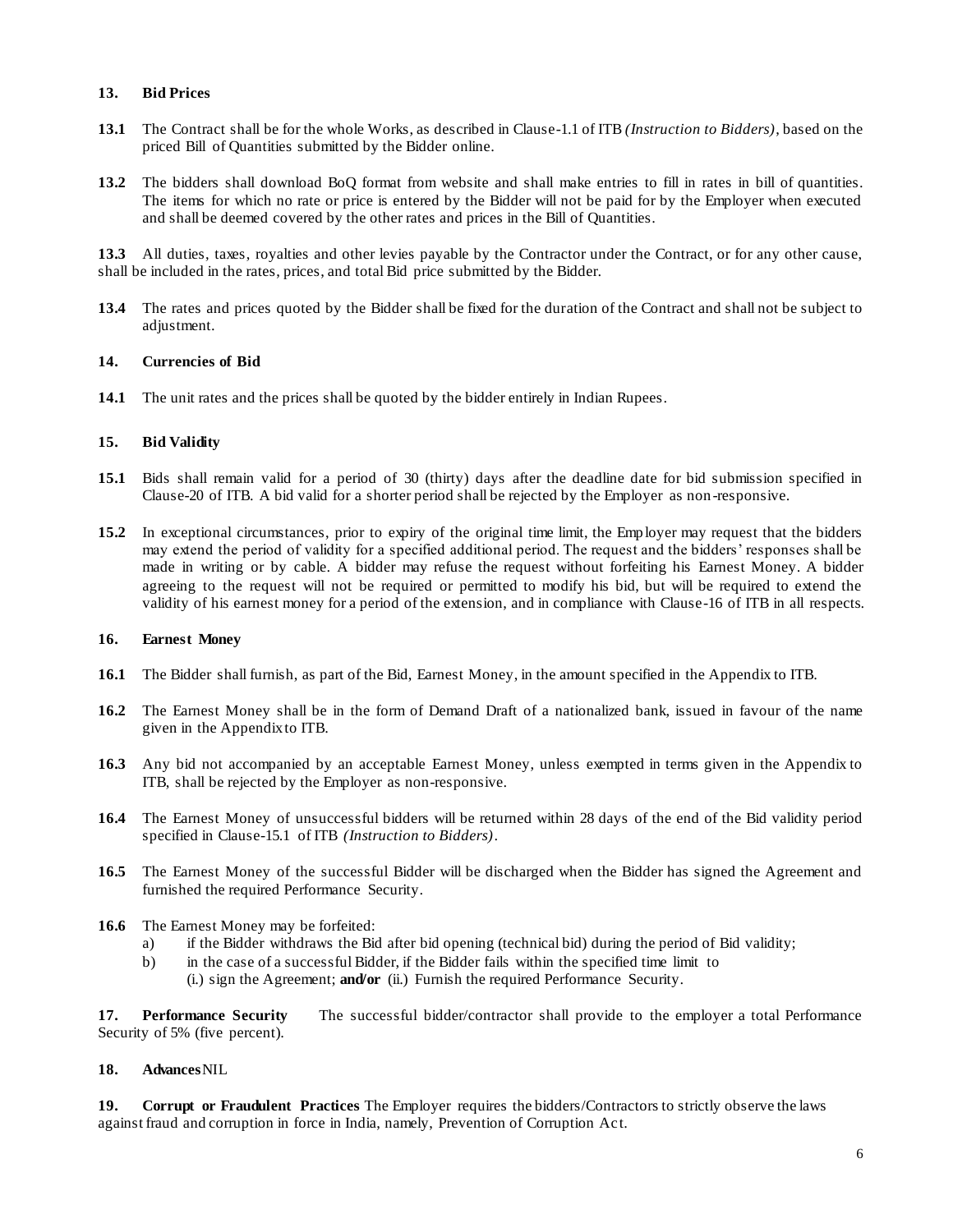### **SECTION - 3 QUALIFICATION INFORMATION**

#### **Notes on Form of Qualification Information**

The information to be filled in by bidders in the following pages will be used for purposes of post-qualification as provided for in Clause-4 of the Instructions to Bidders. This information will not be incorporated in the Contract. Attach additional pages as necessary.

#### **1. Individual Bidders**

1.1 Constitution or legal status of Bidder (Except Institutes empanelled *[attach copy]* contractors)

Place of registration: [Name of Agency/Department where registered indicating registration number and Class of registration] ……………………………………. Principal place of business: we have a set of business:

*[attach copy]*

- Power of Attorney (POA) means only to represent the contractor / firm. In case work is to be executed by Power of Attorney holder, he should liable to complete the entire work under the contract in full shape and in no case of withdrawal of agreement by either party is allowed till completion of the contract.
- 1.2 Total annual volume of civil engineering construction work executed and payments received in the last five years preceding the year in which bids are invited. (Attach certificate from Chartered Accountant) **(Applicable for those contractors who are not empaneled in the institute's contractors list.)**

Name of contractor:

Space for giving comments for bidder (Optional):

| Year | (Rs. in Lakhs) |
|------|----------------|
|      |                |
|      |                |
|      |                |
|      |                |
|      |                |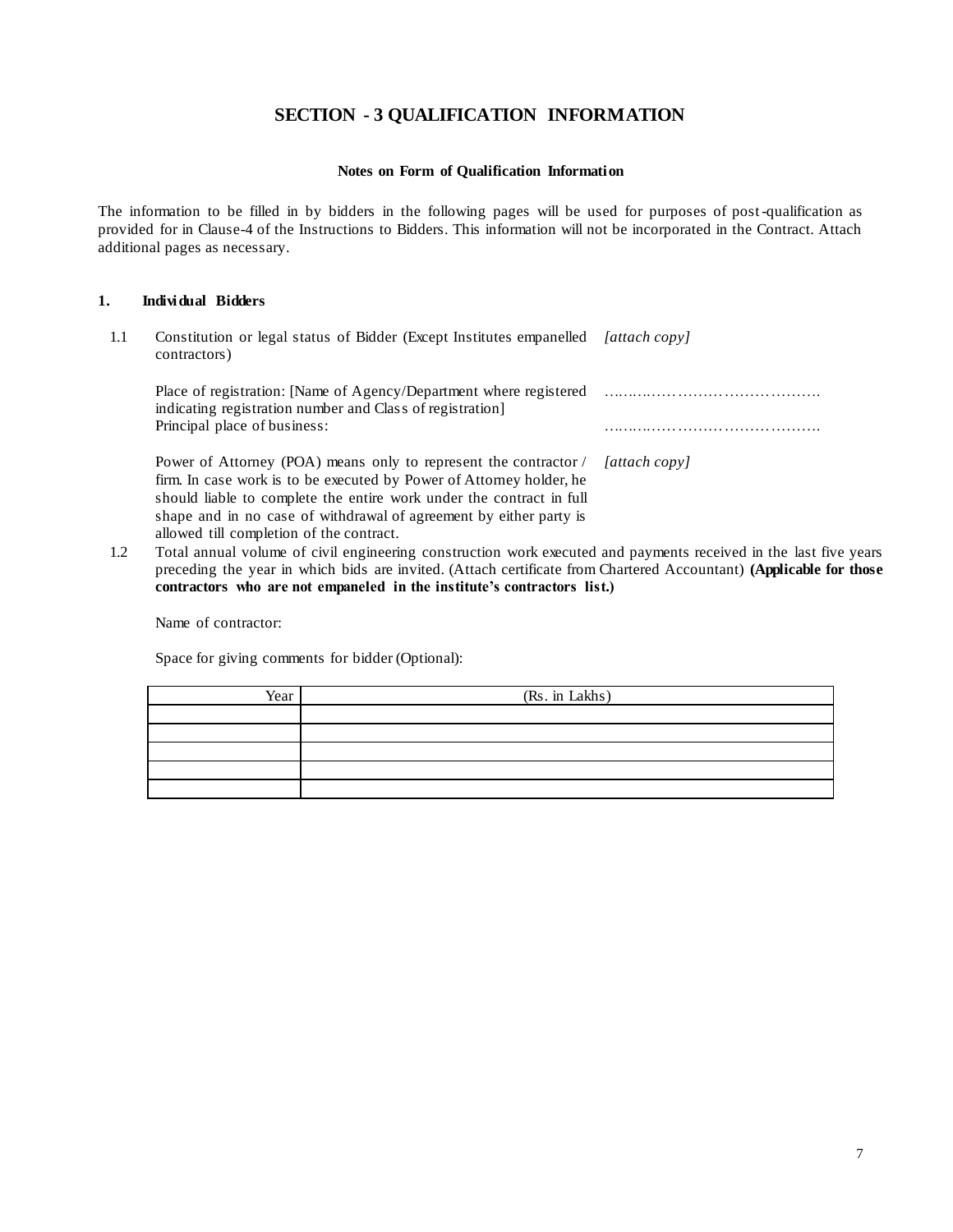1.3 Work performed as prime Contractor (in the same name and style) on construction works of **a similar nature** and volume over the last five years. Attach completion & performance certificate from the Engineer-in-charge (Applicable for those contractors who are not empaneled in the institute's contractors list.)

Name of contractor:

Space for giving comments for bidder (Optional):

| S.No. | Year<br>Fin.   | Project Name | of Employer<br>Name | $\mathfrak{b}$<br>Description<br>Work | Contract No. | Contract<br>Cr<br>$\ddot{\phantom{a}}$<br>$\ddot{a}$<br>Value | $\sigma$<br>Order<br>of Issue<br>Work<br>Date | ៩<br>period<br>completion<br>Stipulated | <b>Actual Date of</b><br>Completion | Remarks |
|-------|----------------|--------------|---------------------|---------------------------------------|--------------|---------------------------------------------------------------|-----------------------------------------------|-----------------------------------------|-------------------------------------|---------|
|       | $\overline{2}$ | 3            | $\overline{4}$      | 5                                     | 6            | 7                                                             | 8                                             | 9                                       | 10                                  | 11      |
|       |                |              |                     |                                       |              |                                                               |                                               |                                         |                                     |         |
|       |                |              |                     |                                       |              |                                                               |                                               |                                         |                                     |         |
|       |                |              |                     |                                       |              |                                                               |                                               |                                         |                                     |         |

**1.4** Name, address, and telephone, telex, and facsimile numbers of banks that may provide references if contacted by the Employer.

Name of contractor:

Space for giving comments for bidder (Optional):

| S.No | Name of Bank | <b>Address</b> | <b>Telephone</b> | telex | Fax number |
|------|--------------|----------------|------------------|-------|------------|
|      |              |                |                  |       |            |
| ∼    |              |                |                  |       |            |
|      |              |                |                  |       |            |

**1.5** Information on current litigation in which the Bidder is involved.

Name of contractor:

Space for giving comments for bidder (Optional):

| Name of<br>Work (With<br>Agreement<br>No. $& Date)$ | <b>Client</b> | Work<br>Order<br>Amount<br>(Rs. in<br>Crores) | <b>Disputed</b><br><b>Amount</b><br>Claimed in<br>Litigation/<br><b>Arbitraion</b> | Date of Raising<br>disputed amount<br>as dd/mm/yy | <b>Actual</b><br>Award,<br>Amount,<br>If the<br>case is<br>decided | <b>Cause of</b><br>Litigation<br>& Matter<br>in Dispute | <b>Remark</b> |
|-----------------------------------------------------|---------------|-----------------------------------------------|------------------------------------------------------------------------------------|---------------------------------------------------|--------------------------------------------------------------------|---------------------------------------------------------|---------------|
|                                                     |               |                                               | 4                                                                                  |                                                   | 6                                                                  |                                                         |               |
|                                                     |               |                                               |                                                                                    |                                                   |                                                                    |                                                         |               |
|                                                     |               |                                               |                                                                                    |                                                   |                                                                    |                                                         |               |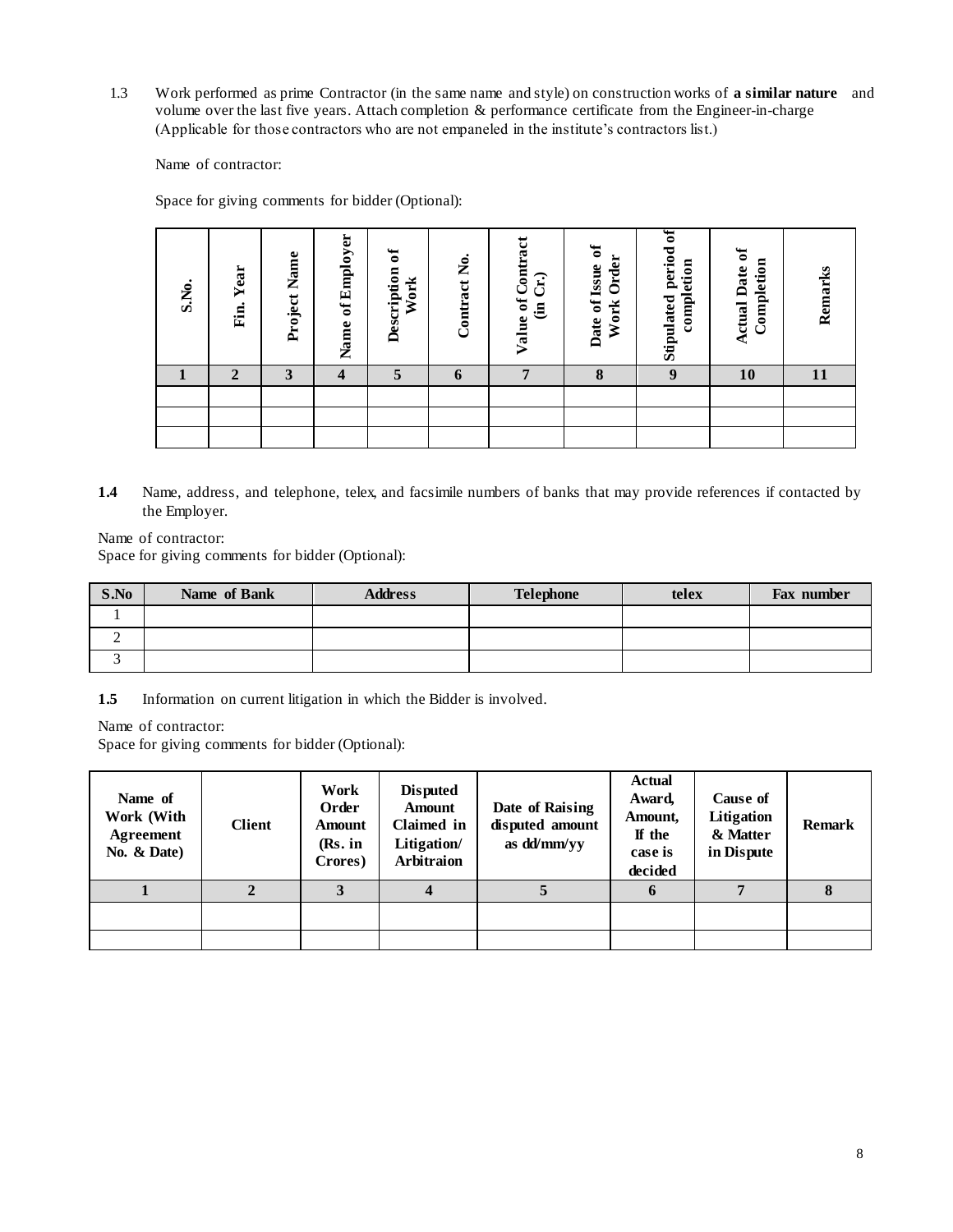## **Section – 4**

## **CONDITIONS OF CONTRACTS**

## **GENERAL CONDITIONS OF CONTRACT**

#### **1. Definitions**

**1.1** Terms which are defined in the Contract Data are not also defined in the Conditions of Contract but keep their defined meanings. Capital initials are used to identify defined terms.

**Bill of Quantities** means the priced and completed Bill of Quantities forming part of the Bid.

**Compensation Events** are those defined in Clause-40 hereunder.

**The Completion Date** is the date of completion of the Works as certified by the Engineer **The Contract** is the Contract between the Employer and the Contractor to execute, complete, and maintain the Works. **The Contract Data** defines the documents and other information which comprise the Contract.

**The Contractor** is a person or corporate body whose Bid to carry out the Works**The Contractor's Bid** is the completed bidding document submitted by the Contractor to the Employer.

**The Contract Price** is the price stated in the Letter of Acceptance and thereafter as adjusted in accordance with the provisions of the Contract.

**Days** are calendar days; **months** are calendar months.

A **Defect** is any part of the Works not completed in accordance with the Contract.

**The Defects Liability Certificate** is the certificate issued by Engineer, after the Defect Liability Period has ended and upon correction of Defects by the Contractor.

**The Defects Liability Period** is six months for work value less than 60 Lakhs and one year if more than 60 lakhs. **Drawings** include calculations and other information provided or approved by the Engineer for the execution of the Contract.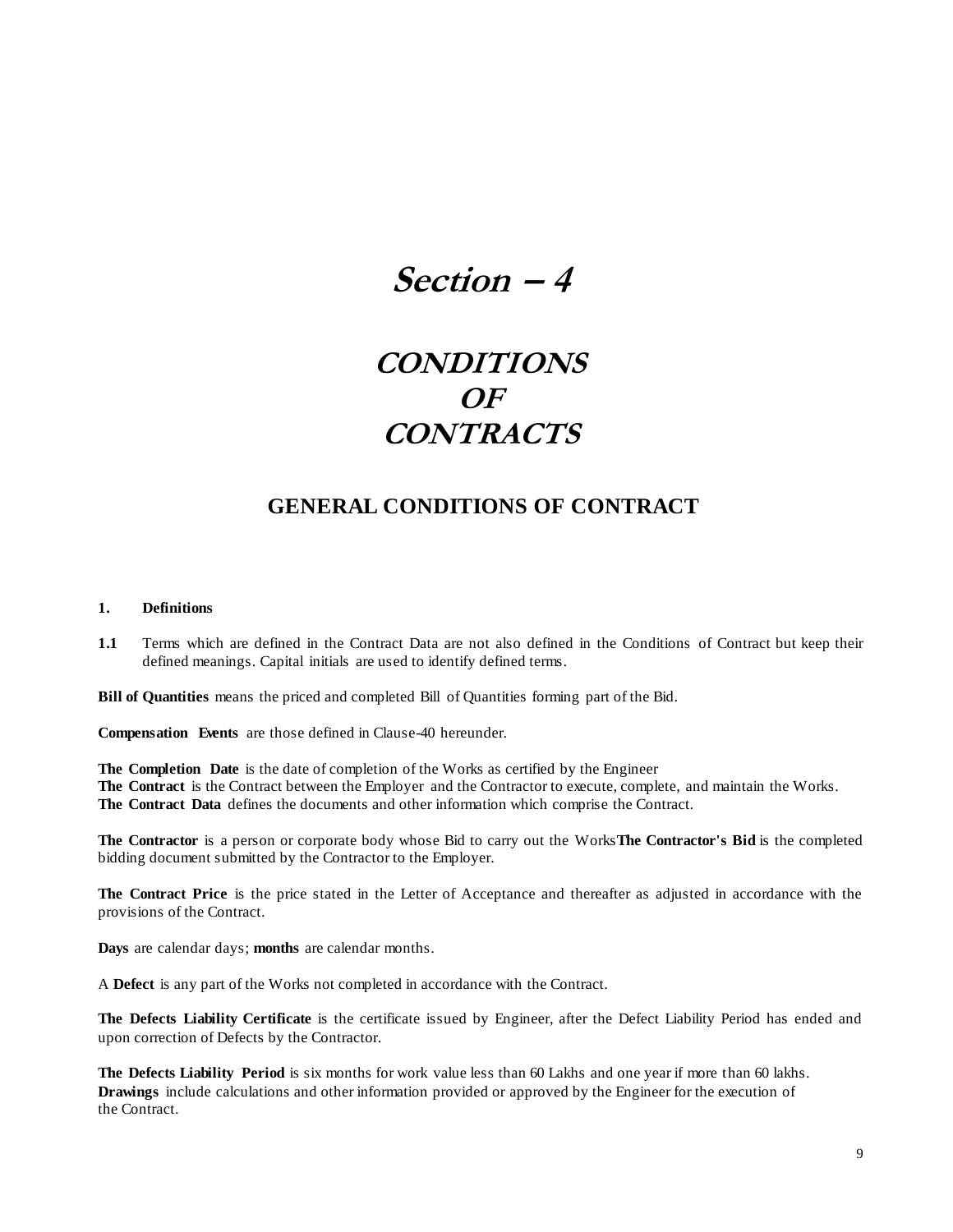**The Employer** is the party as defined in the Contract Data, who employs the Contractor to carry out the Works. **The Engineer** is meant to the institutes Executive Engineer.

**Equipment** is the Contractor's machinery and vehicles brought temporarily to the Site to construct the Works, and to undertake routine maintenance as per provisions of the contract.

**The Initial Contract Price** is the Contract Price listed in the Employer's Letter of Acceptance.

**The Intended Completion Date** is the date on which it is intended that the Contractor shall complete the Works. The Intended Completion Date is specified in the Contract Data. The Intended Completion Date may be revised only by the Engineer by issuing an extension of time.

**Materials** are all supplies, including consumables, used by the Contractor for incorporation in the Works and works of routine maintenance.

**Plant** is any integral part of the Works that shall have a mechanical, electrical, electronic, chemical, or biological function.

The **Site** is the area defined as such in the Contract Data.

**Site Investigation Reports** are those that were included in the bidding documents and are reports about the surface and subsurface conditions at the Site.

**Specification** means the Specification of the Works included in the Contract and any modification or addition made or approved by the Engineer.

The **Start Date** is given in the Contract Data. It is the date when the Contractor shall commence execution of the Works. It does not necessarily coincide with any of the Site Possession Dates.

A **Sub-Contractor** is a person or corporate body who has a Contract with the Contractor to carry out a part of the construction work in the Contract, which includes work on the Site.

**Temporary Works** are works designed, constructed, installed, and removed by the Contractor that are needed for construction or installation of the Works.

A **Variation** is an instruction given by the Engineer, which varies the Works.

The **Works,** as defined in the Contract Data, are what the Contract requires the Contractor to construct.

**Nationalized Banks** are the banks those specified in the contract data

#### **2. Interpretation**

.

- **2.1** In interpreting these Conditions of Contract, singular also means plural, male also means female or neuter, and the other way around. Headings have no significance. Words have their normal meaning under the language of the Contract unless specifically defined. The Engineer will provide instructions clarifying queries about these Conditions of Contract.
- **2.2** If sectional completion is specified in the Contract Data, references in the Conditions of Contract to the Works, the Completion Date, and the Intended Completion Date apply to any Section of the Works (other than references to the Completion Date and Intended Completion Date for the whole of the Works).
- **2.3** The documents forming the Contract shall be interpreted in the following order of priority:
	- (1) Agreement,
	- (2) Notice to Proceed with the Work,
	- (3) Letter of Acceptance,
	- (4) Contractor's Bid,
	- (5) Contract Data,
	- (6) Special Conditions of Contract Part-II,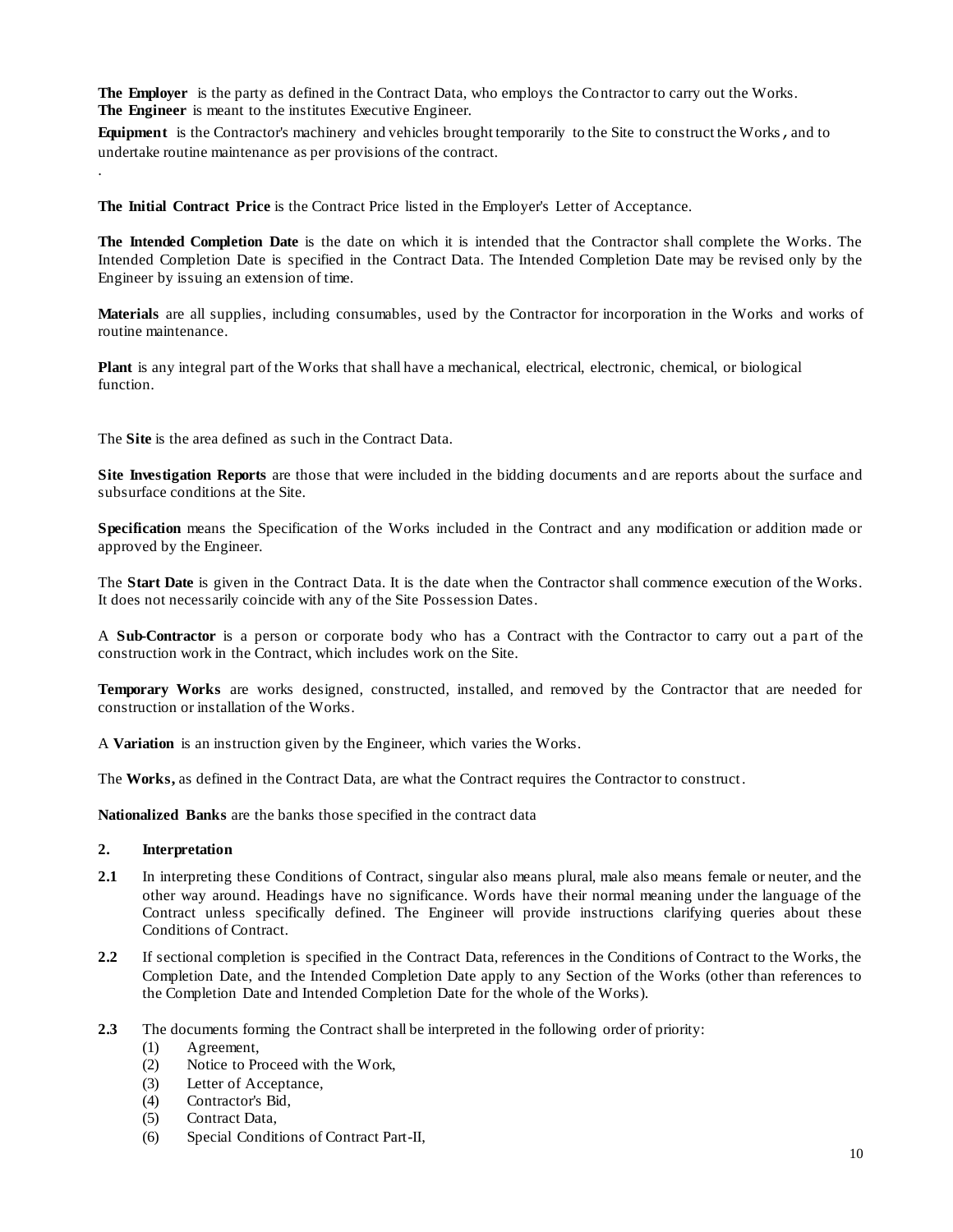- (7) General Conditions of Contract Part-I,
- (8) Specifications,
- (9) Drawings,
- (10) Bill of Quantities, and
- (11) Any other document listed in the Contract Data.

#### **3. Language and Law**

**3.1** The language of the Contract and the law governing the Contract are stated in the Contract Data.

#### **4. Engineer's Decisions**

- **4.1** Except where otherwise specifically stated, the Engineer will decide contractual matters between the Employer and the Contractor in the role representing the Employer. However, if the Engineer is required under the rules and regulations and orders of the Employer to obtain approval of some other authorities for specific actions, he will so obtain the approval.
- **4.2** Except as expressly stated in the Contract, the Engineer shall not have any authority to relieve the Contractor of any of his obligations under the contract.

#### **5. Delegation**

**5.1** The Engineer, with the approval of the Employer, may delegate any of his duties and responsibilities to other people, after notifying the Contractor, and may cancel any delegation after notifying the Contractor.

#### **6. Communications**

**6.1** All certificates, notices or instructions to be given to the Contractor by Employer/ Engineer shall be sent on the address or contact details given by the Contractor in Section 6 - Form of Bid. The address and contact details for communication with the Employer/ Engineer shall be as per the details given in Contract Data to GCC. Communications between parties that are referred to in the conditions shall be in writing. The Notice sent by electronic means shall be effective on confirmation of the transmission. The Notice sent by Registered post or Speed post shall be effective on delivery or at the expiry of the normal delivery period as undertaken by the postal service.

#### **7. Subcontracting**

- **7.1** The Contractor may subcontract part of the construction work up to 20 percent of the contract price if the Sub-Contractor is named in the Contract Agreement but will not assign the Contract. Subcontracting shall not alter the Contractor's obligations.
- **7.2** The Contractor shall not be required to obtain any cons ent from the Employer for:
	- a. the sub-contracting of any part of the Works for which the Sub-Contractor is named in the Contract Agreement;
	- b. the provision for labour, or labour component.
	- c. the purchase of Materials which are in accordance with the standards specified in the Contract.

#### **8. Other Contractors**

- **8.1** The Contractor shall cooperate and share the Site with other Contractors, public authorities, utilities, and the Employer between the dates given in the Schedule of Other Contractors, as referred to in the Contract Data. The Contractor shall also provide facilities and services for them as described in the Schedule. The Employer may modify the Schedule of Other Contractors, and shall notify the Contractor of any such modification.
- **8.2** The Contractor should take up the works in convenient reaches as decided by the Engineer to ensure there is least hindrance to the smooth flow of traffic including movement of vehicles and equipment of other Contractors till the completion of the Works.

#### **9. Personnel**

**9.1** The Contractor shall employ for the construction work and routine maintenance, the technical personnel named in the Contract Data or other technical persons approved by the Engineer. The Engineer will approve any proposed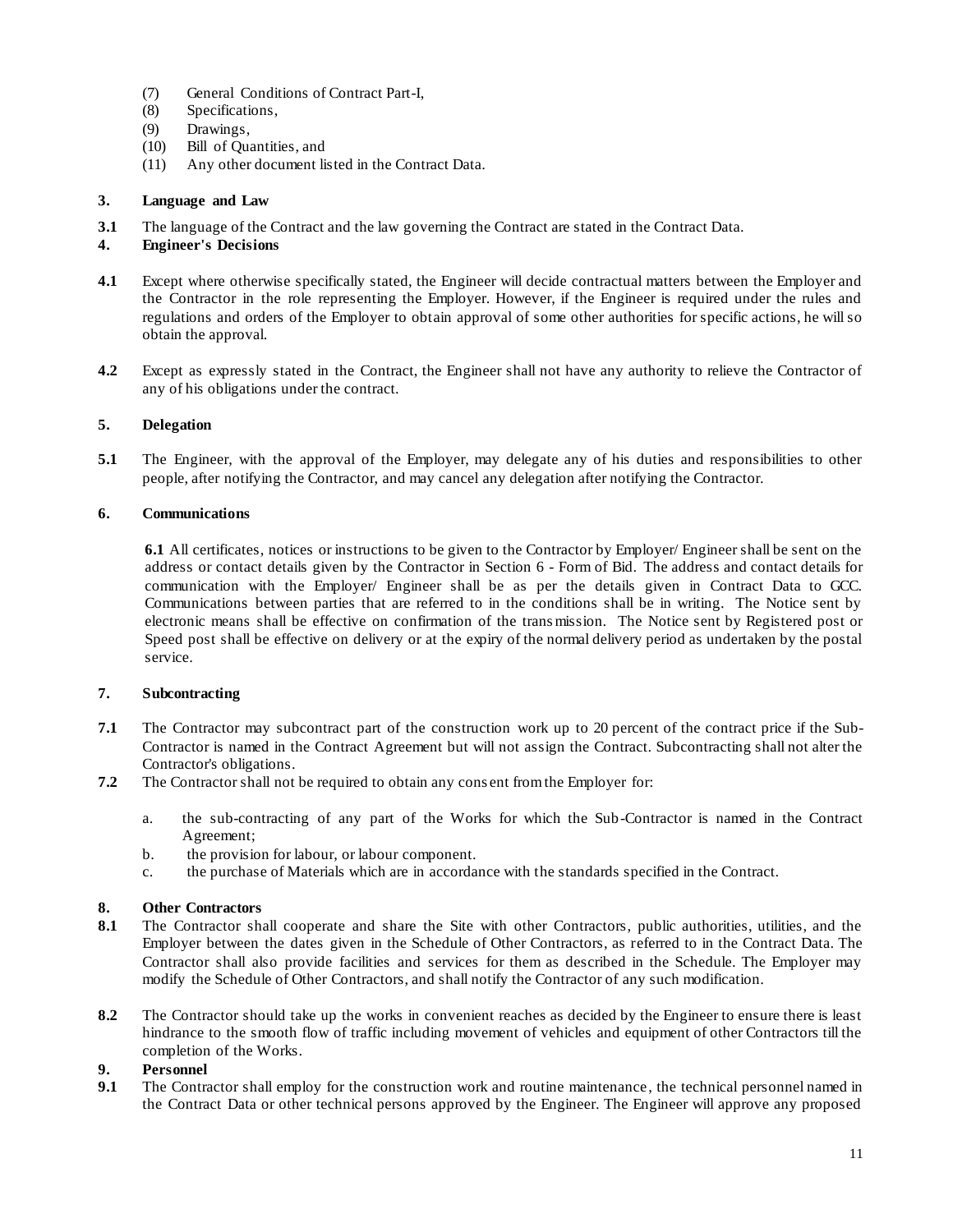replacement of technical personnel only if their relevant qualifications and abilities are substantially equal to or better than those of the personnel stated in the Contract Data.

- **9.2** The Contractor's personnel shall appropriately be qualified, skilled and experienced in their respective trades or occupations. The Engineer shall have authority to remove, or cause to be removed, any person employed on the site or works, who carries out duties incompetently or negligently and persists in any conduct which is prejudicial to safety, health or the protection of the environment.
- **9.3** If the Engineer asks the Contractor to remove a person who is a member of the Contractor's staff or work force, stating the reasons, the Contractor shall ensure that the person leaves the Site within seven days and has no further connection with the Works in the Contract.
- **9.4** The Contractor shall not employ any retired Gazetted officer who has worked in the Engineering Department of the State Government and has either not completed two years after the date of retirement or has not obtained State Government's permission to employment with the Contractor.

#### **10. Employer's and Contractor's Risks**

**10.1** The Employer carries the risks which this Contract states are Employer's risks, and the Contractor carries the risks which this Contract states are Contractor's risks.

#### **11. Employer's Risks**

**11.1** The Employer is responsible for the excepted risks which are (a) in so far as they directly affect the execution of the Works in the Employer's country, the risks of war, invasion, act of foreign enemies, rebellion, revolution, insurrection or military or usurped power, civil war, riot commotion or disorder (unless restricted to the Contractor's employees), and contamination from any nuclear fuel or nuclear waste or radioactive toxic explosive, or (b) a cause due solely to the design of the Works, other than the Contractor's design.

#### **12. Contractor's Risks**

**12.1** All risks of loss of or damage to physical property and of personal injury and death which arise during and in consequence of the performance of the Contract other than the excepted risks, referred to in Clause -11.1, are the responsibility of the Contractor.

#### **13. Insurance**

- **13.1** The Contractor at his cost shall provide, in the joint names of the Employer and the Contractor, insurance cover from the Start Date to the date of completion, in the amounts and deductibles stated in the Contract Data for the following events which are due to the Contractor's risks:
	- a) loss of or damage to the Works, Plant and Materials;
	- b) loss of or damage to Equipment;
	- c) loss of or damage to property (except the Works, Plant, Materials, and Equipment) in connection with the Contract; and
	- d) Personal injury or death.

#### **14. Site Investigation Reports**

**14.1** The Contractor, in preparing the Bid, may study Site Investigation Reports at his own cost.

#### **15. Queries about the Contract Data**

**15.1** The Engineer will clarify queries on the Contract Data.

#### **16. Contractor to Construct the Works and Undertake Maintenance**

**16.1** The Contractor shall construct, and install and maintain the Works in accordance with the Specifications and Drawings and as per instructions of the Engineer.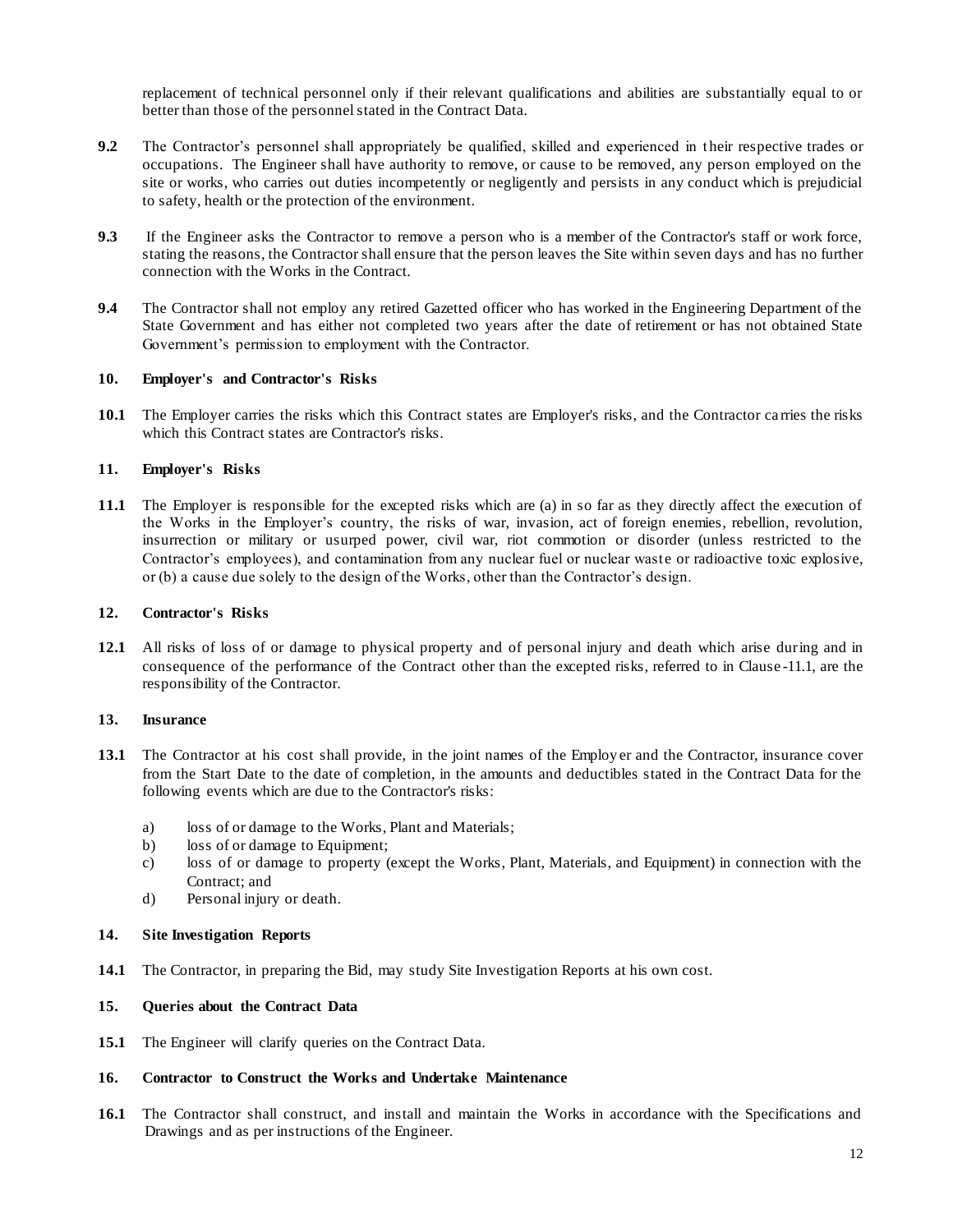- **16.2** The contractor shall construct the works with intermediate technology, i.e., by manual means with medium input of machinery required to ensure the quality of works as per specifications. The contractor shall deploy the equipment and machinery as given in Contract Data.
- **17.** The Works and Routine Maintenance (to be Completed by the Intended Completion Date.

#### **18. Approval by the Engineer**

- **18.1** The Contractor shall submit Specifications and Drawings showing the proposed Temporary Works to the Engineer, who is to approve them.
- **18.2** The Contractor shall be responsible for design of Temporary Works.
- **18.3** The Engineer's approval shall not alter the Contractor's responsibility for design of the Temporary Works.
- **18.4** The Contractor shall obtain approval of third parties to the design of the Temporary Works, where required.
- **18.5** All Drawings prepared by the Contractor for the execution of the temporary or permanent Works, are subject to prior approval by the Engineer before their use.

#### **19. Safety**

**19.1** The Contractor shall be responsible for the safety of all activities on the Site.

#### **20. Discoveries**

**20.1** Anything of historical or other interest or of significant value unexpectedly discovered on the Site shall be the property of the Employer. The Contractor shall notify the Engineer of such discoveries and carry out the Engineer's instructions for dealing with them.

#### **21. Possession of the Site**

**21.1** The Employer shall handover complete or part possession of the site to the Contractor 7 days in advance of construction programme. At the start of the work, the employer shall handover the possession o f at-least 75% of the site.

#### . **22. Access to the Site**

- **22.1** The Contractor shall allow access to the Site and to any place where work in connection with the Contract is being carried out, or is intended to be carried out to the engineer and any person/pers ons/agency authorized by:
	- a. The Engineer
	- b. The Employer

#### **23. Instructions**

**23.1** The Contractor shall carry out all instructions of the Engineer, which comply with the applicable laws where the Site is located.

#### **24. Dispute Redressal System**

- **24.1** If any dispute or difference of any kind what-so-ever shall arises in connection with or arising out of this Contract or the execution of Works or maintenance of the Works there under, whether before its commencement or during the progress of Works or after the termination, abandonment or breach of the Contract, it shall, in the first instance, be referred for settlement to the competent authority within 45 days of arising the dispute or difference, described along with their powers in the Contract Data, above the rank of the Engineer. The competent authority shall, within a period of forty-five days after being requested in writing by the Contractor to do so, convey his decision to the Contractor. Such decision in respect of every matter so referred shall, subject to review as hereinafter provided, be final and binding upon the Contractor. In case the Works is already in progress, the Contractor shall proceed with the execution of the Works, including maintenance thereof, pending receipt of the decision of the competent authority as aforesaid, with all due diligence.
- **24.2** Either party will have the right of appeal, against the decision of the competent authority, to the Standing Empowered Committee within 90 days of decision of the competent authority if the amount appealed against exceeds rupees one lakh.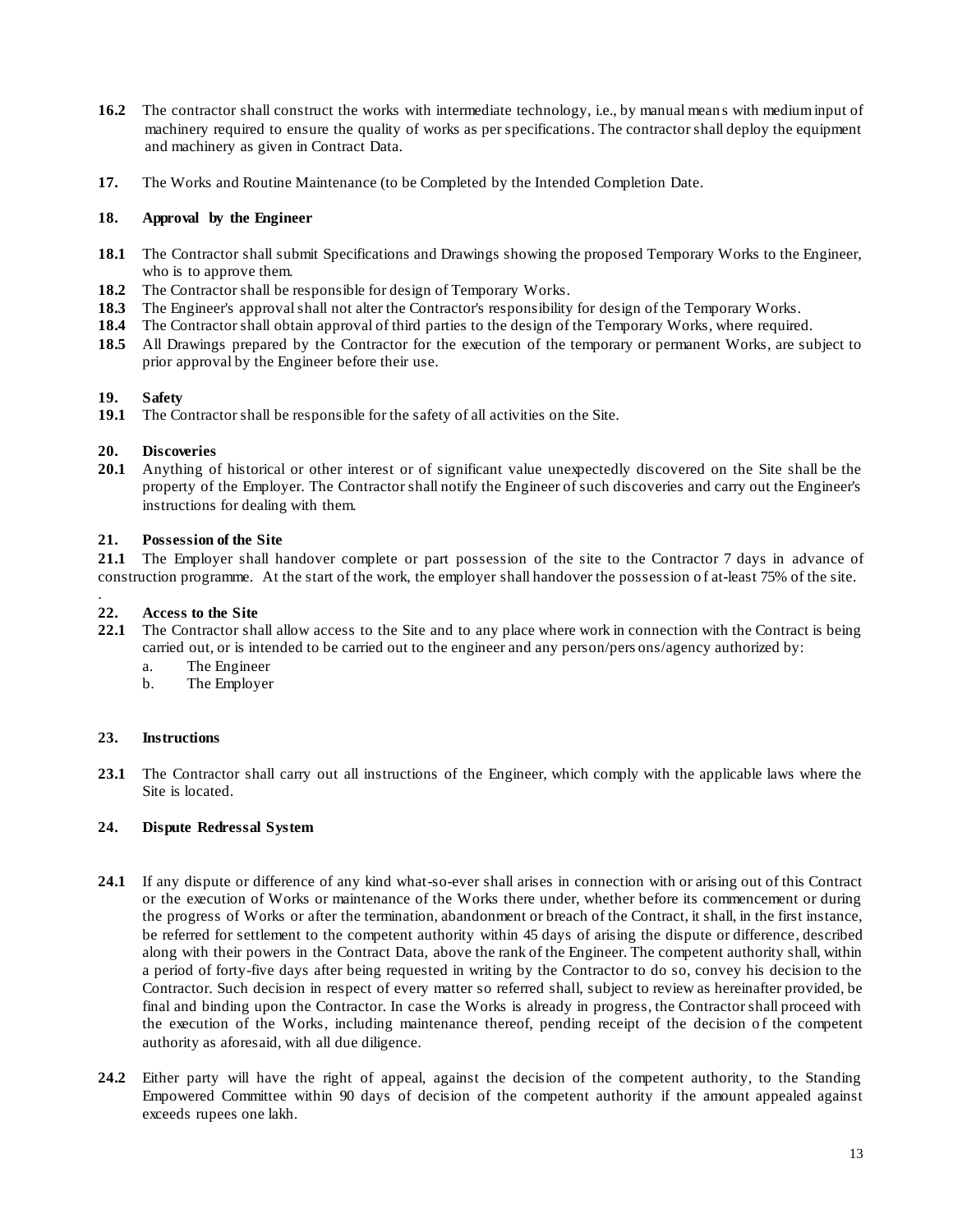- **24.3** The composition of the Empowered Standing Committee will be:
	- I. One official member, Chairman of the Standing Empowered Committee, not below the rank of Registrar of the institute.
	- II. One official member not below the rank of Executive Engineer;
- **24.4** The Contractor and the Employer will be entitled to present their case in writing duly supported by documents. If so requested, the Standing Empowered Committee may allow one opportunity to the Contractor and the Employer for oral arguments for a specified period. The Empowered Committee shall give its decision within a period of ninety days from the date of appeal, failing which the contractor can approach the appropriate court for the resolution of the dispute.
- **24.5** The decision of the Standing Empowered Committee will be binding on the Employer for payment of claims up to five percent of the Initial Contract Price. The Contractor can accept and receive payment after signing as "in full and final settlement of all claims". If he does not accept the decision, he is not barred from approaching the courts. Similarly, if the Employer does not accept the decision of the Standing Empowered Committee above the limit of five percent of the Initial Contract Price, he will be free to approach the courts applicable under the law.

#### **25. Arbitration**

**25.1** In view of the provision of the Clause-24 on Dispute Redressal System, it is the condition of the Contract that there will be no arbitration for the settlement of any dispute between the parties.

## *B. Time Control*

#### **26. Programme**

- **26.1** Within the time stated in the Contract Data, the Contractor shall submit to the Engineer for approval a Programme showing the general methods, arrangements, order, and timing for all the activities in the Works, along with monthly cash flow forecasts for the construction of works.
- **26.4** The Contractor shall submit to the Engineer for approval an updated Programme at intervals no longer than the period stated in the Contract Data. If the Contractor does not submit an updated Programme within this period, the Engineer may withhold the amount stated in the Contract Data from the next payment certificate and continue to withhold this amount until the next payment after the date on which the overdue Programme has been submitted.
- **26**.5 The Engineer's approval of the Programme shall not alter the Contractor's obligations. The Contractor may revise the Programme and submit it to the Engineer again at any time. A revised Programme shall show the effect of Variations and Compensation Events.

#### **27. Extension of the Intended Completion Date**

- **27.1** The Engineer shall extend the Intended Completion Date if a Compensation Event occurs or a Variation is issued which makes it impossible for Completion to be achieved by the Intended Completion Date without the Contractor taking steps to accelerate the remaining Works, which would cause the Contractor to incur additional cost.
- **27.2** The Engineer shall decide whether and by how much time to extend the Intended Completion Date within 21 days of the Contractor asking the Engineer for a decision upon the effect of a Compensation Event or Variation and submitting full supporting information. If the Contractor has failed to cooperate in dealing with a delay, the delay by this failure shall not be considered in assessing the new Intended Completion Date.

#### **28. Delays Ordered by the Engineer**

**28.1** The Engineer may instruct the Contractor to delay the start or progress of any activity within the Works. Delay/delays totaling more than 30 days will require prior written approval of the Employer.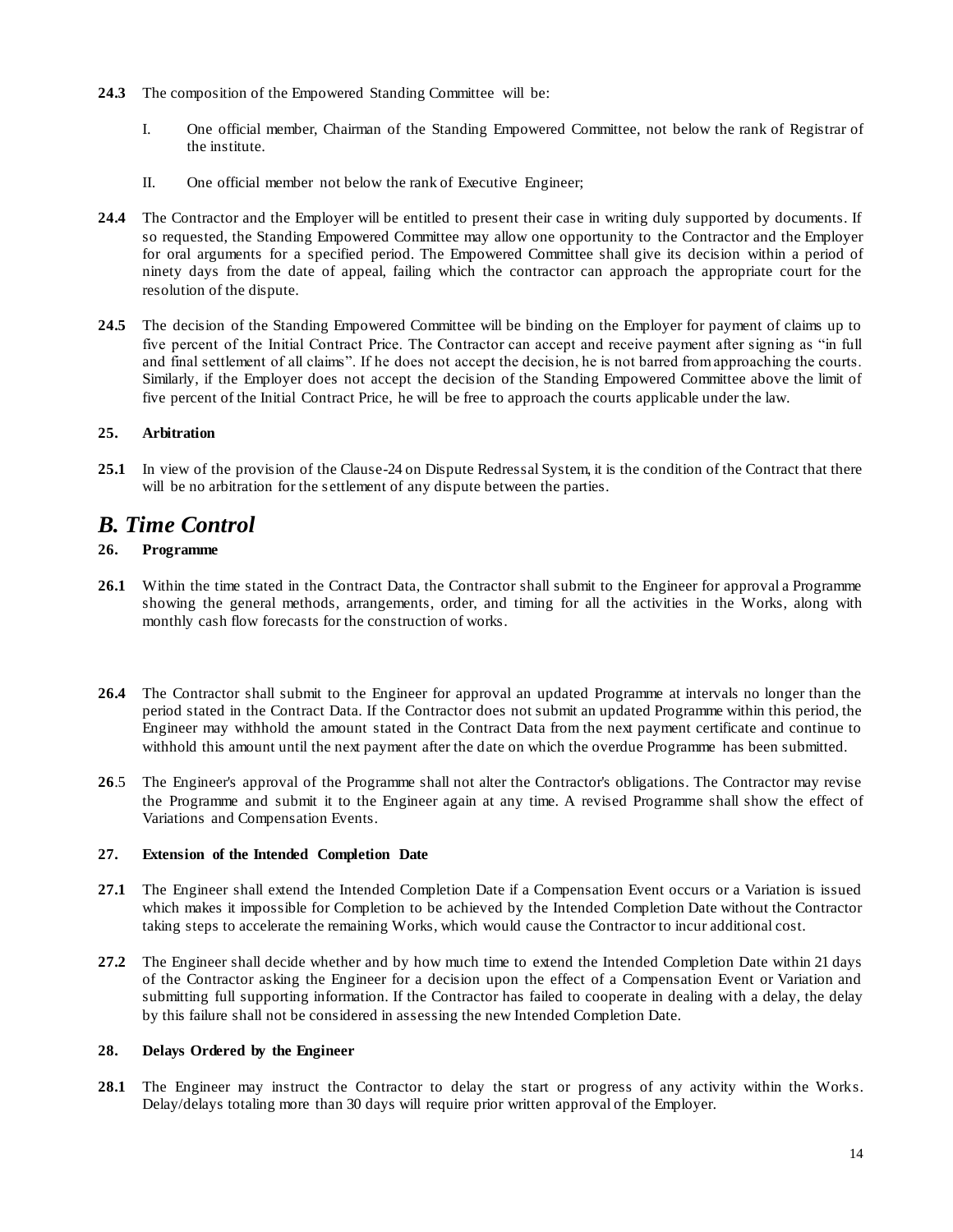#### **29. Management Meetings**

- **29.1** The Engineer may require the Contractor to attend a management meeting. The business of a management meeting shall be to review the plans for the Works.
- **29.2** The Engineer shall record the business of management meetings and provide copies of the record to those attending the meeting. The responsibility of the parties for actions to be taken shall be decided by the Engineer eithe r at the management meeting or after the management meeting and stated in writing to all those who attended the meeting.

## *C. Quality Control*

#### **30. Identifying Defects**

- **30.1** The Engineer shall check the Contractor's work and notify the Contractor of any De fects that are found. Such checking shall not affect the Contractor's responsibilities. The Engineer may instruct the Contractor to search for a Defect and to uncover and test any work that the Engineer considers may have a Defect.
- **30.2** The Contractor shall permit the Employer's technical person(s) to check the Contractor's work and notify the Engineer and Contractor if any defects that are found.

#### **31. Tests**

**31.1** For carrying out mandatory tests as prescribed in the specifications, the Contractor shall establish field laboratory at the location decided by Engineer.

#### **32. Correction of Defects noticed during the Defect Liability Period**

- **32.1.1** The Engineer shall give notice to the Contractor of any Defects before the end of the Defects Liability Period, which begins at Completion and ends after six months . The Defects Liability Period shall be extended for as long as Defects remain to be corrected.
- **32.1.2** Every time notice of Defect/Defects is given, the Contractor shall correct the notified Defect/Defe cts within the duration of time specified by the Engineer's notice.

#### **33. Uncorrected Defects and Deficiencies**

**33.1** If the Contractor has not corrected a Defect pertaining to the Defect Liability Period under Clause -32.1.1 and Clause- 32.2.2 of these Conditions of Contract, to the satisfaction of the Engineer, within the time specified in the Engineer's notice, the Engineer will assess the cost of having the Defect corrected, and the Contractor will pay this amount, on correction of the Defect by another agency.

## *D. Cost Control*

- *34. Bill of Quantities*
- **34.1** The Bill of Quantities shall contain items for the construction, installation, testing, and commissioning, maintaining works

#### **35. Variations**

**35.1** The Engineer shall, having regard to the scope of the Works and the sanctioned estimated cost, have power to order, in writing, Variations within the scope of the Works he considers necessary or advisable during the progress of the Works. Such Variations shall form part of the Contract and the Contractor shall carry them out and include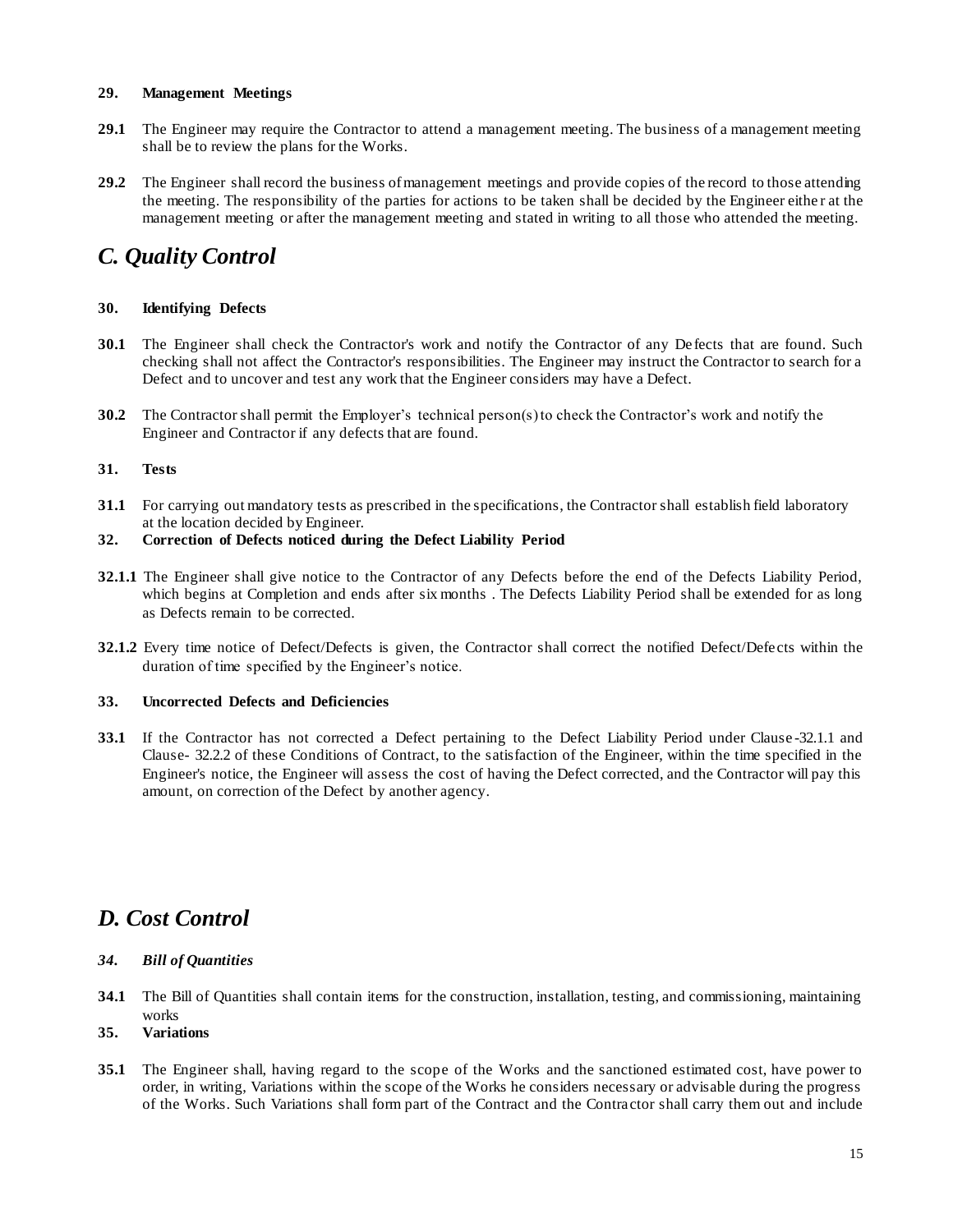them in updated Programmes produced by the Contractor. Oral orders of the Engineer for Variations, unless followed by written confirmation, shall not be taken into account.

#### **36. Payments for Variations**

- **36.1** If rates for variation items are specified in the Bill of Quantities, the Contractor shall carry out such work at the same rate. This shall apply for variations only up to the limit prescribed in the Contract Data. If the variation exceeds this limit, the rate shall be derived under the provisions of Clause-36.3 for quantities (higher or lower) exceeding the deviation limit.
- **36.2** If the rates for Variation are not specified in the Bill of Quantities, the Engineer shall derive the rate from similar items in the Bill of Quantities.
- **36.3** If the rate for Variation item cannot be determined in the manner specified in Clause-36.1 or 36.2, the Contractor shall, within 14 days of the issue of order of Variation work, inform the Engineer the rate which he proposes to claim, supported by analysis of the rates. The Engineer shall assess the quotation and determine the rate based on prevailing market rates within one month of the submission of the claim by the Contractor. As far as possible, the rate analysis shall be based on the standard data book and the current schedule of rates of the district public works division. The decision of the Engineer on the rate so determined shall be final and binding on the Contractor.

#### **37. Cash Flow Forecasts**

**37.1** When the Programme is updated, the Contractor shall provide the Engineer with an updated cash flow forecast.

#### **38. Payment Certificates**

#### **38.1 The payment to the contractor will be as follows for construction work:**

- **(a)** The Contractor shall submit to the Engineer fortnightly/ monthly statements of the value of the work executed less the cumulative amount certified previously supported with detailed measurement of the items of work executed.
- **(b)** The Engineer shall check the Contractor's fortnightly/monthly statement within 14 days and certify the amount to be paid to the Contractor.
- **(c)** The value of work executed shall be determined, based on measurements by the Engineer.
- **(d)** The value of work executed shall comprise the value of the quantities of the items in the Bill o f Quantities completed.
- **(e)** The value of work executed shall also include the valuation of Variations.
- **(f)** The Engineer may exclude any item certified in a previous certificate or reduce the proportion of any item previously certified in any certificate in the light of later information.
- **(g)** The payment of final bill shall be governed by the provisions of clause 50 of GCC.

#### **38.2 The payment to the contractor will be as follows for routine maintenance (if applicable)**

- (a) The Contractor shall submit to the Engineer a bill every month for the routine maintenance of the roads from the date the maintenance period starts i.e. from completion date as defined in Clause -1.1, it will be supported with a copy of the record of contractor's monthly inspection and other instructions received from the Engineer.
- (b) The payment will be made six-monthly for the monthly bills received during the previous six-months.
- (c) If the Contractor has failed to carry out the maintenance with in the period specified by the Engineer, no payment of any kind will be due to the Contractor for that month.

#### **39. Payments**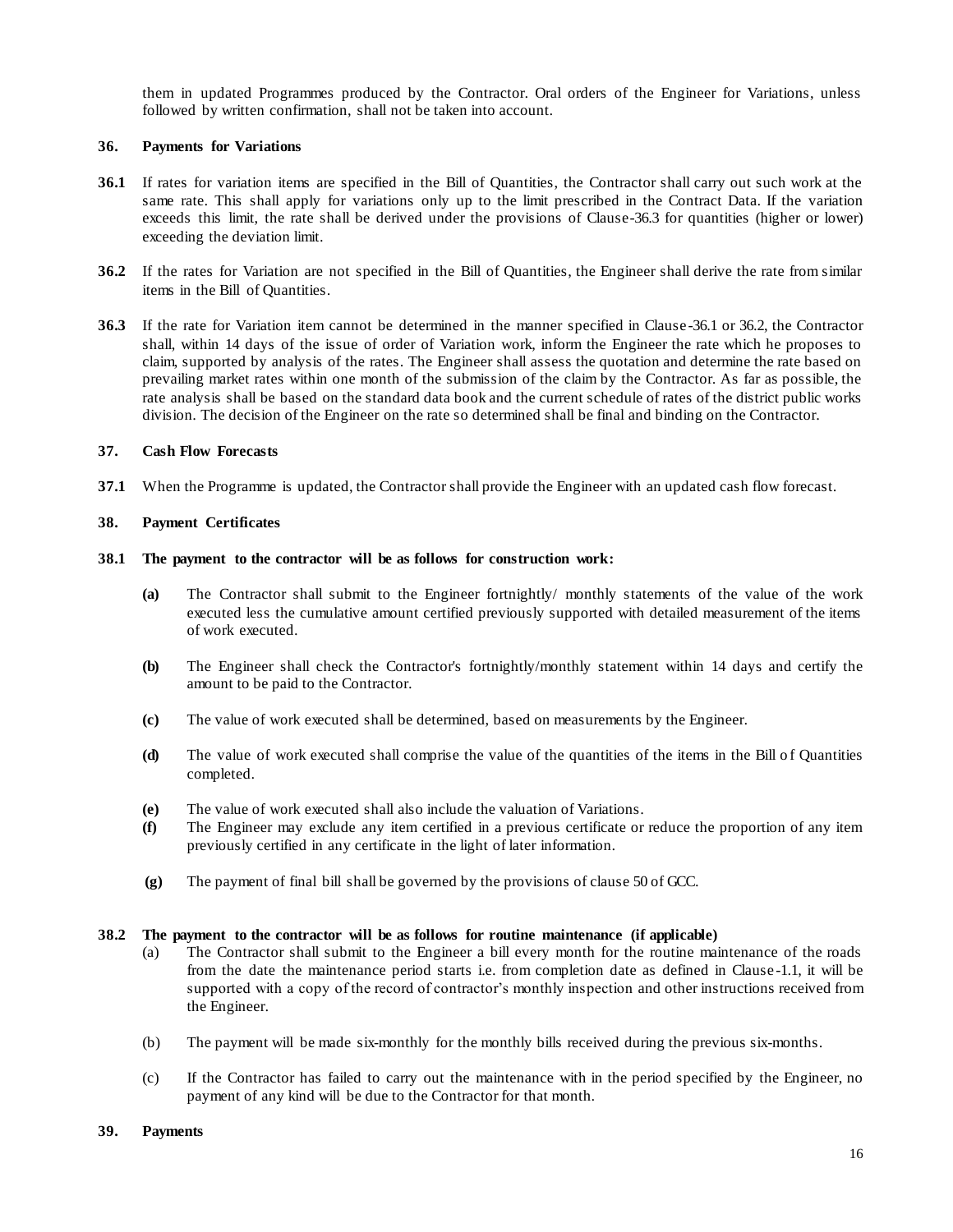- **39.1** Payments shall be adjusted for deductions for security deposit, performance security other recoveries in terms of the Contract and taxes at source, as applicable under the law.
- **39.2** Items of the Works for which no rate or price has been entered in the Bill of Quantities, will not be paid for by the Employer and shall be deemed covered by other rates and prices in the Contract.
- **40. Compensation Events:** Not applicable under any circumstances.

#### **41. Tax**

**41.1** The rates quoted by the Contractor shall be deemed to be inclusive of the sales and other levies, duties, royalties, cess, toll, taxes of Central and State Governments, local bodies and authorities that the Contractor will have to pay for the performance of this Contract. The Employer will perform such duties in regard to the deduction of such taxes at source as per applicable law.

#### **42. Currencies**

All payments will be made in Indian Rupees.

#### **43. Retention and Release of Security Deposit and Performance Security.**

The Employer shall retain security deposit of 5% from each bill and this will be refunded after 6 months from the completion of work however performance security will be released along with the final bill on completion of work.

#### **44. Liquidated Damages**

- **44.1** Both, the Contractor and the Employer have agreed that it is not feasible to precisely estimate the amount of losses due to delay in completion of works and the losses to the public and the economy, therefore, both the parties have agreed that the Contractor shall pay liquidated damages to the Employer and not by way of penalty, at the rate per week or part thereof stated in the Contract Data for the period that the Completion Date is later than the Intended Completion Date. Liquidated damages at the same rates shall be withheld if the Contractor fails to achieve the milestones prescribed in the Contract Data. However, in case the Contractor achieves the next milestone the amount of the liquidated damages already withheld shall be restored to the Contractor by adjustment in the next payment certificate. The employer and the contractor have agreed that this is a reasonable agreed amount of liquidated damages and the total amount of liquidated damages shall not exceed 10% of the contract price. The employer may deduct liquidated damages from payments due to the contractors. Payment of liquidated damages shall not affect the contractor's other liabilities.
- **44.2** If the Intended Completion Date is extended after liquidated damages have been paid, the Engineer shall correct any overpayment of liquidated damages by the Contractor by adjusting the next payment certificate.

#### **45. Advance Payment**

NIL

#### **46. Securities**

**46.1** The Performance Security equal to five percent of the Contract Price and additional security for unbalanced bids shall be provided to the employer not later than the dates specified in the letter of acceptance and this will be refunded on completion of work and security deposit deducted @5% from each bill is to be refunded after 6 months of works completion.

#### **47. Cost of Repairs**

**47.1** Loss or damage to the Works or Materials to be incorporated in the Works between the Start Date and the end of the Defects Correction periods shall be remedied by the Contractor at his cost if the loss or damage arises from the Contractor's acts or omissions.

## *E. Finishing the Contract*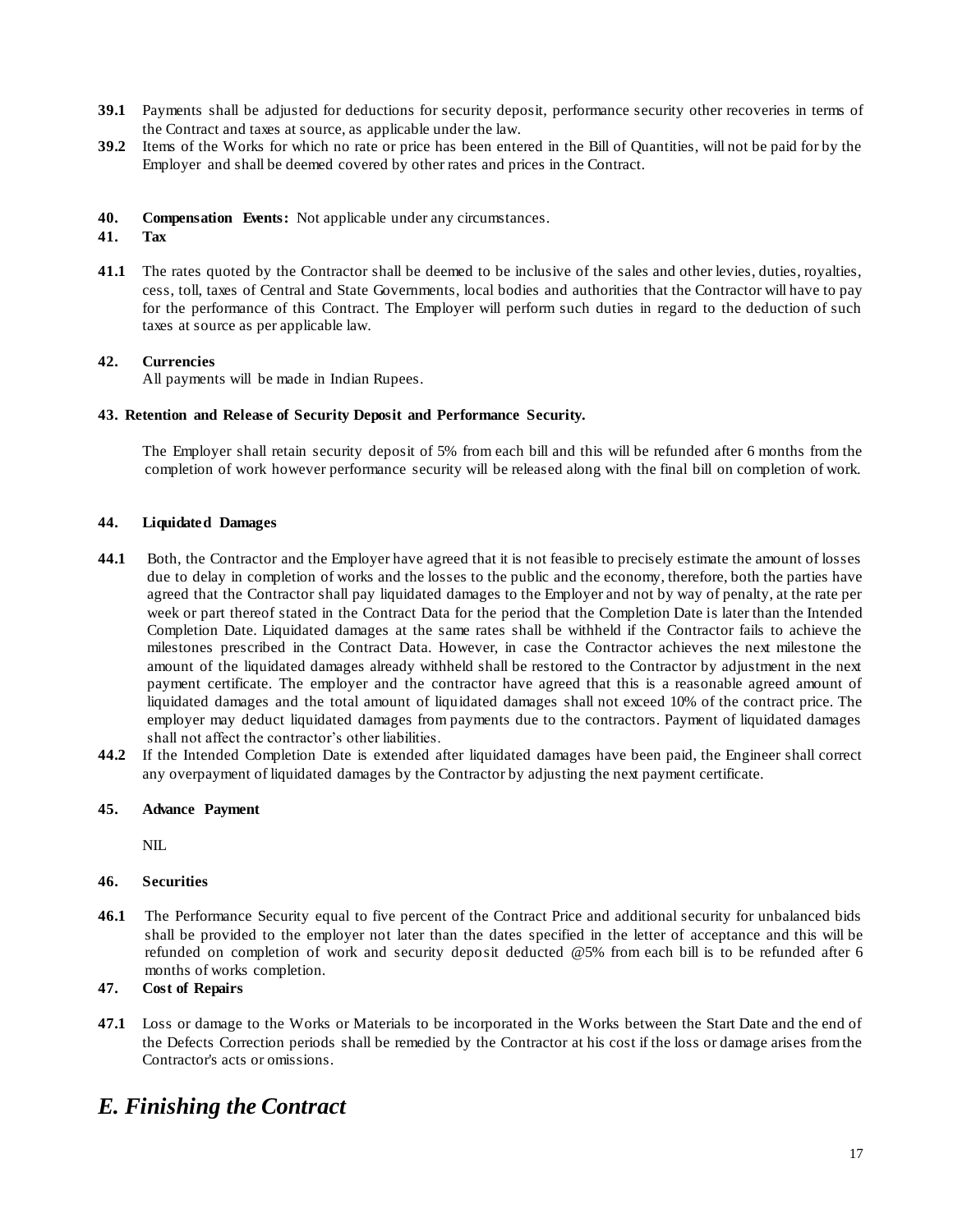#### **48. Completion of Construction**

**48.1** The Contractor shall request the Engineer to issue a certificate of completion of the construction of the works, and the Engineer will do so upon deciding that the works is completed.

#### **49. Taking Over**

The Employer shall take over the works within seven days of the Engineer issuing a certificate of completion of works

#### **50. Final Account**

- **50.1** The Contractor shall supply the Engineer with a detailed account of the total amount that the Contractor considers payable for works under the contract within 21 days of issue of certificate of completion of construction of works. The Engineer shall issue a defect liability certificate and certify any payment that is due to the Contractor for works within 42 days of receiving the Contractor's account if it is correct and complete. If the account is not correct or complete, the Engineer shall issue within 42 days a schedule that states the scope of the corrections or additions that are necessary. If the Account is still unsatisfactory after it has been resubmitted, the Engineer shall decide on the amount payable to the Contractor and issue a payment certificate within 28 days of receiving the Contractor's revised account. The payment of final bill for construction of works will be made within 14 days thereafter.
- **50.2** In case the account is not received within 21 days of issue of Certificate of Completion as provided in clause 50.1 above, the Engineer shall proceed to finalise the account and issue a payment certificate within 28 days. The payment of final bill for construction of works will be made within 14 days thereafter.

#### **51. Operating and Maintenance Manuals**

- **51.1** If "as built" Drawings and/or operating and maintenance manuals are required, the Contractor shall supply them by the dates stated in the Contract Data.
- **51.2** If the Contractor does not supply the Drawings and/or manuals by the dates stated in the Contract Data, or they do not receive the Engineer's approval, the Engineer shall withhold the amount stated in the Contract Data from payments due to the Contractor.

#### **52. Termination**

- **52.1** The Employer may terminate the Contract if the Contractor causes a fundamental breach of the Contract.
- **52.2** Fundamental breaches of Contract shall include, but shall not be limited to, the following:
	- a) the Contractor stops work for 28 days when no stoppage of work is shown on the current Programme and the stoppage has not been authorized by the Engineer;
	- b) the Contractor is declared as bankrupt or goes into liquidation other than for approved reconstruction or amalgamation;
	- c) the Engineer gives Notice that failure to correct a particular Defect is a fundamental breach of Contract and the Contractor fails to correct it within a reasonable period of time determined by the Engineer;
	- d) the Contractor does not maintain a Security, which is required;
	- e) the Contractor has delayed the completion of the works by the number of days for which the maximum amount of liquidated damages can be paid, as defined in Clause-44.1;
	- f) the Contractor fails to provide insurance cover as required under Clause-13;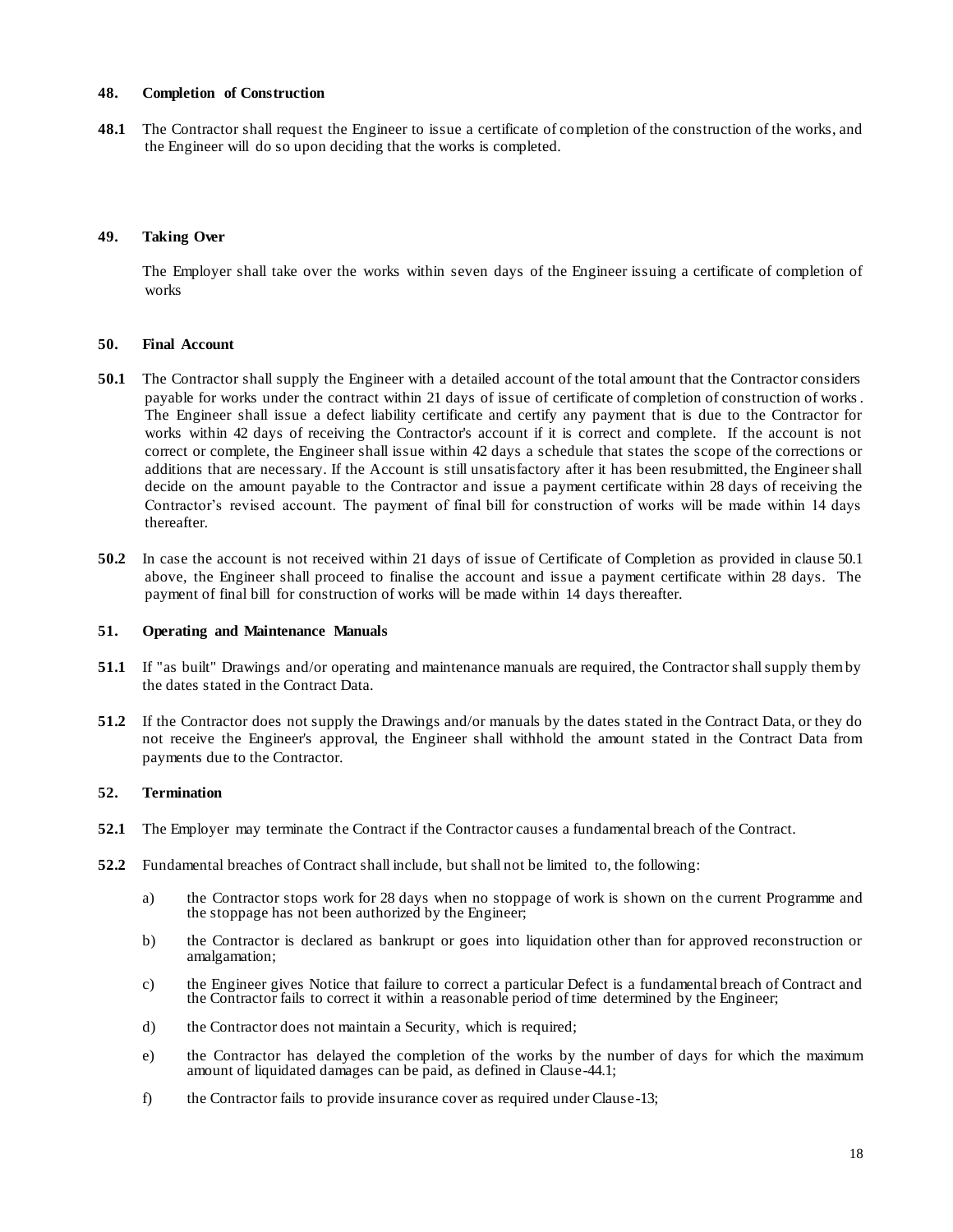- g) if the Contractor, in the judgments of the Employer, has engaged in the corrupt or fraudulent practice in competing for or in executing the Contract. For the purpose of this Clause, "corrupt practice" means the offering, giving, receiving, or soliciting of any thing of value to influence the action of a public official in the procurement process or in Contract execution. "Fraudulent Practice" means a misrepresentation of facts in order to influence a procurement process or the execution of a contract to the detriment of the Employer and includes collusive practice among Bidders (prior to or after bid submission) designed to establish bid process at artificial non-competitive levels and to deprive the Employer of the benefits of free and open competition.
- h) if the Contractor has not completed at least thirty percent of the value of construction work required to be completed after half of the completion period has elapsed;
- i) if the Contractor fails to set up a field laboratory with the prescribed equipment, within the period specified in the Contract Data; and
- j) any other fundamental breaches as specified in the Contract Data.
- k) if the Contractor fails to deploy machinery and equipment or personnel as specified in the Contract Data at the appropriate time.
- **52.3** Notwithstanding the above, the Employer may terminate the Contract for convenience.
- **52.4** If the Contract is terminated, the Contractor shall stop all work immediately, make the Site safe and secure, and leave the Site as soon as reasonably possible.

#### **53. Payment upon Termination**

- **53.1** If the Contract is terminated because of a fundamental breach of Contract by the Contractor, the Engineer shall issue a certificate for value of the work done and materials ordered less liquidated damages, if any, less ad vance payments received up to the date of the issue of the certificate and less the percentage to apply to the value of the work not completed, as indicated in the Contract Data. If the total amount due to the Employer exceeds any payment due to the Contractor, the difference shall be recovered from the security deposit, and performance security. If any amount is still left un-recovered it will be a debt payable to the Employer.
- **53.2** If the Contract is terminated at the Employer's convenience, the Engineer shall issue a certificate for the value of the work done, the reasonable cost of removal of Equipment, repatriation of the Contractor's personnel employed solely on the Works, and the Contractor's costs of protecting and securing the Works and less adv ance payments received up to the date of the certificate, less other recoveries due in terms of the Contract, and less taxes due to be deducted at source as per applicable law.

#### **54. Property**

**54.1** All Materials on the Site, Plant, Equipment, Temporary Works, and Works shall be deemed to be the property of the Employer for use for completing balance construction work if the Contract is terminated because of the Contractor's default, till the Works is completed after which it will be transferred to the Contractor and credit, if any, given for its use.

#### **55. Release from Performance**

**55.1** If the Contract is frustrated by the outbreak of war or by any other event entirely outside the control of the Employer or the Contractor, the Engineer shall certify that the Contract has been frustrated. The Contractor shall make the Site safe and stop work as quickly as possible after receiving this certificate and shall be paid for all work carried out before receiving it and for any work carried out afterwards to which a commitment was made.

## *F. Other Conditions of Contract*

#### **56. Labour**

**56.1** The Contractor shall, unless otherwise provided in the Contract, make his own arrangements for the engagement of all staff and labour, local or other, and for their payment, housing, feeding and transport.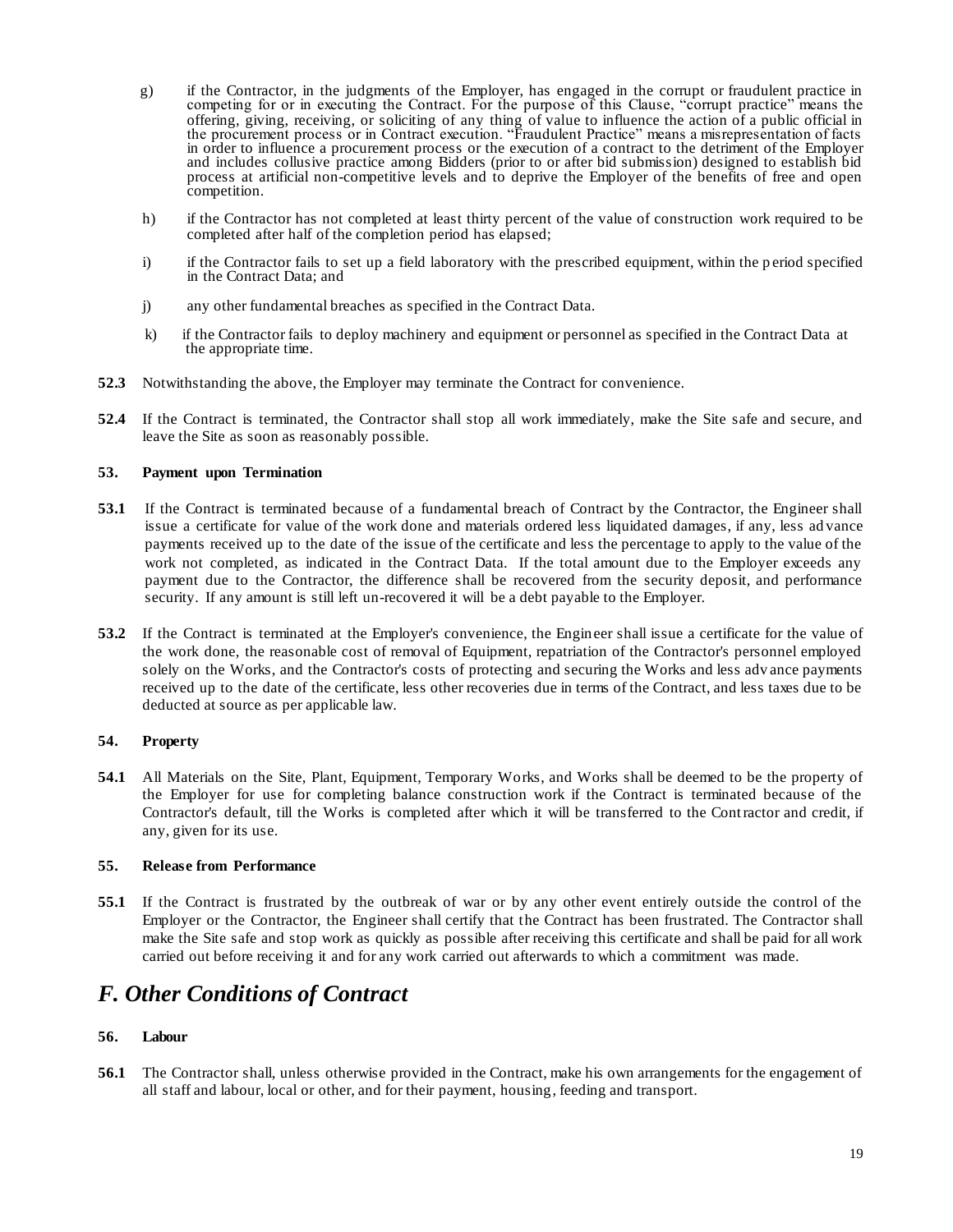**56.2** The Contractor shall, if required by the Engineer, deliver to the Engineer a return in detail, in such form and at such intervals as the Engineer may prescribe, showing the staff and the numbers of the several classes of lab our from time to time employed by the Contractor on the Site and such other information as the Engineer may require.

#### **57. Compliance with Labour Regulations**

**57.1** During continuance of the Contract, the Contractor and his sub Contractors shall abide at all times by all existing labour enactments and rules made there under, regulations, notifications and bye laws of the State or Central Government or local authority and any other labour law (including rules), regulations, bye laws that may be passed or notification that may be issued under any labour law in future either by the State or the Central Government or the local authority. Salient features of some of the major labour laws that are applicable to construction industry are given in Appendix to Part- I General Conditions of Contract. The Contractor shall keep the Employer indemnified in case any action is taken against the Employer by the competent authority on account of contravention of any of the provisions of any Act or rules made there under, regulations or notifications including amendments. If the Employer is caused to pay or reimburse, such amounts as may be necessary to cause or observe, or for non observance of the provisions stipulated in the notifications/bye laws/Acts/Rules/regulations including amendments, if any, on the part of the Contractor, the Engineer/Employer shall have the right to deduct any money due to the Contractor including his amount of performance security. The Employer/Engineer shall also have right to recover from the Contractor any sum required or estimated to be required for making good the loss or damage suffered by the Employer. The employees of the Contractor and the Sub-Contractor in no case shall be treated as the employees of the Employer at any point of time.

#### **58. Drawings and Photographs of the works**

- **58.1** The contractor shall do photography/video photography of the site firstly before the start of the work, secondly mid-way in the execution of different stages of work and lastly after the completion of the work. No separate payment will be made to the contractor for this.
- **58.2** The Contractor shall not disclose details of Drawings furnished to him and works on which he is engaged without the prior approval of the Engineer in writing. No photograph of the works or any part thereof or plant employed thereon, expect those permitted under Clause-58.1, shall be taken or permitted by the Contractor to be taken by any of his employees or any employees of his sub-Contractors without the prior approval of the Engineer in writing. No photographs/ Video photography shall be published or otherwise circulated without the approval of the Engineer in writing.

#### **59. The Apprentices Act 1961**

**59.1** The Contractor shall duly comply with the provisions of the Apprentices Act 1961 (III of 1961), the rules made there under and the orders that may be issued from time to time under the said Act and the said Rules and on his failure or neglect to do so he shall be subject to all liabilities and penalties provided by the said Act and said Rules.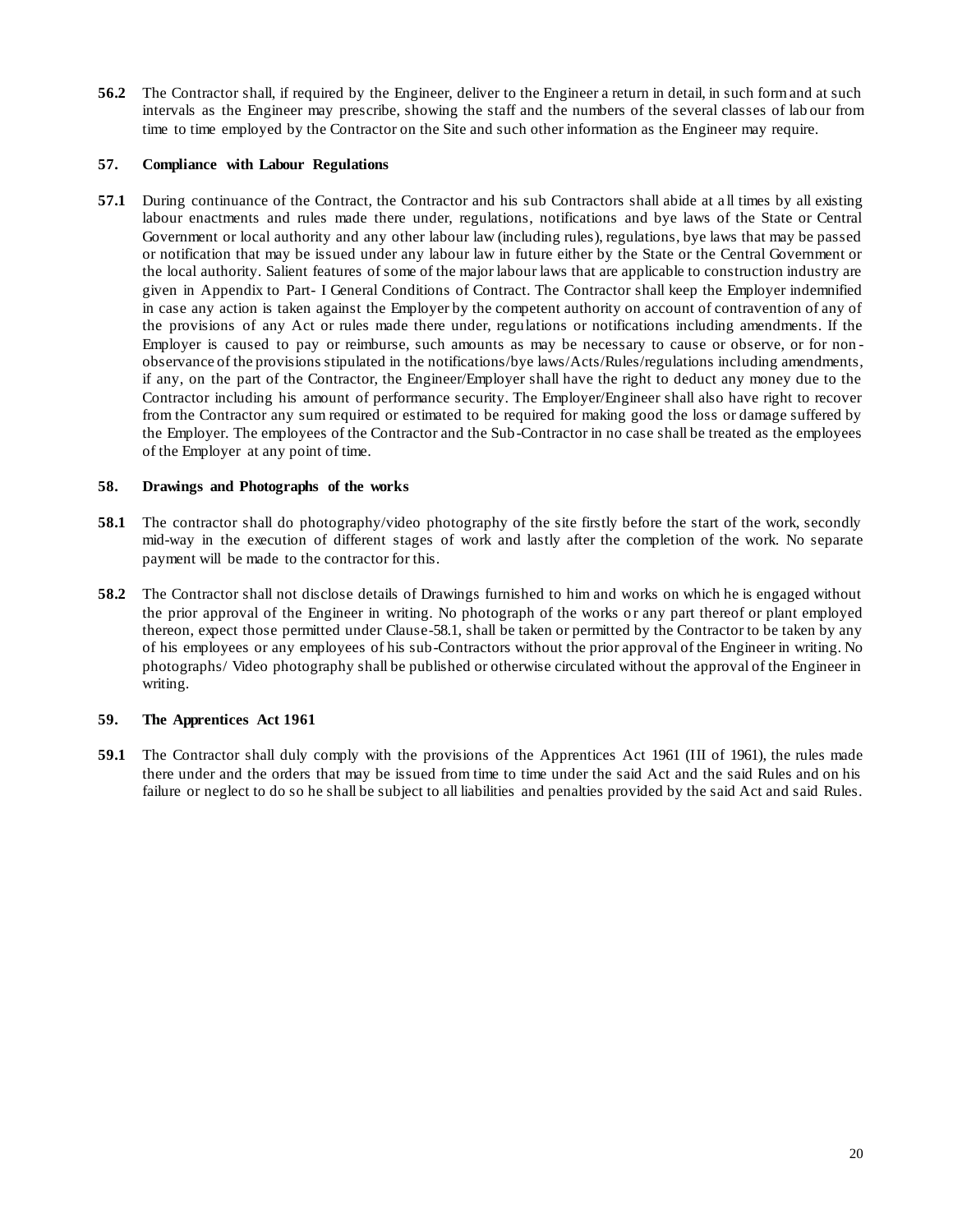#### **GENERAL CONDITIONS OF CONTRACT**

#### **SALIENT FEATURES OF SOME MAJOR LABOUR LAWS APPLICABLE TO ESTABLIS HMENTS ENGAGED IN BUILDING AND OTHER CONSTRUCTION WORK**

- **a) Workmen Compensation Act 1923**: The Act provides for compensation in case of injury by accident arising out of and during the course of employment.
- **b) Payment of Gratuity Act 1972**: Gratuity is payable to an employee under the Act on satisfaction of certain conditions on separation if an employee has completed the prescribed minimum years (say, five years) of service or more or on death the rate of prescribed minimum days'(say, 15 days) wages for every completed year of service. The Act is applicable to all establishments employing the prescribed minimum number (say, 10) or more employees.
- **c) Employees P.F. and Miscellaneous Provision Act 1952**: The Act Provides for monthly contributions by the Employer plus workers at the rate prescribed (say, 10% or 8.33%). The benefits payable under the Act a re:
	- i. Pension or family pension on retirement or death as the case may be.
	- ii. Deposit linked insurance on the death in harness of the worker.
	- iii. Payment of P.F. accumulation on retirement/death etc.
- **d) Maternity Benefit Act 1951**: The Act provides for leave and some other benefits to women employees in case of confinement or miscarriage etc.
- **e) Contract Labour (Regulation & Abolition) Act 1970**: The Act provides for certain welfare measures to be provided by the Contractor to contract labour and in case the Contractor fails to provide, the same are required to be provided, by the Principal Employer by Law. The principal Employer is required to take Certificate of Registration and the Contractor is required to take license from the designated Officer. The Act is applicable to the establishments or Contractor of Principal Employer if they employ prescribed minimum (say 20) or more contract labour.
- **f) Minimum Wages Act 1948**: The Employer is to pay not less than the Minimum Wages fixed by appropriate Government as per provisions of the Act if the employment is a scheduled employment. Construction of buildings, roads, runways are scheduled employment.
- **g) Payment of Wages Act 1936:** It lays down as to by what date the wages are to be paid, when it will be paid and what deductions can be made from the wages of the workers.
- **h) Equal Remuneration Act 1979**: The Act provides for payment of equal wages for work of equal nature to male and female workers and for not making discrimination against female employees in the matters of transfers, training and promotions etc.
- **i) Payment of Bonus Act 1965**: The Act is applicable to all establishments employing prescribed minimum (say, 20) or more workmen. The Act provides for payments of annual bonus within the p rescribed range of percentage of wages to employees drawing up to the prescribed amount of wages, calculated in the prescribed manner. The Act does not apply to certain establishments. The newly set-up establishments are exempted for five years in certain circumstances. States may have different number of employment size.
- **j) Industrial Disputes Act 1947**: The Act lays down the machinery and procedure for resolution of industrial disputes, in what situations a strike or lock-out becomes illegal and what are the requirements for laying off or retrenching the employees or closing down the establishment.
- **k) Industrial Employment (Standing Orders) Act 1946**: It is applicable to all establishments employing prescribed minimum (say, 100, or 50). The Act provides for laying down rules governing the conditions of employment by the Employer on matters provided in the Act and get these certified by the designated Authority.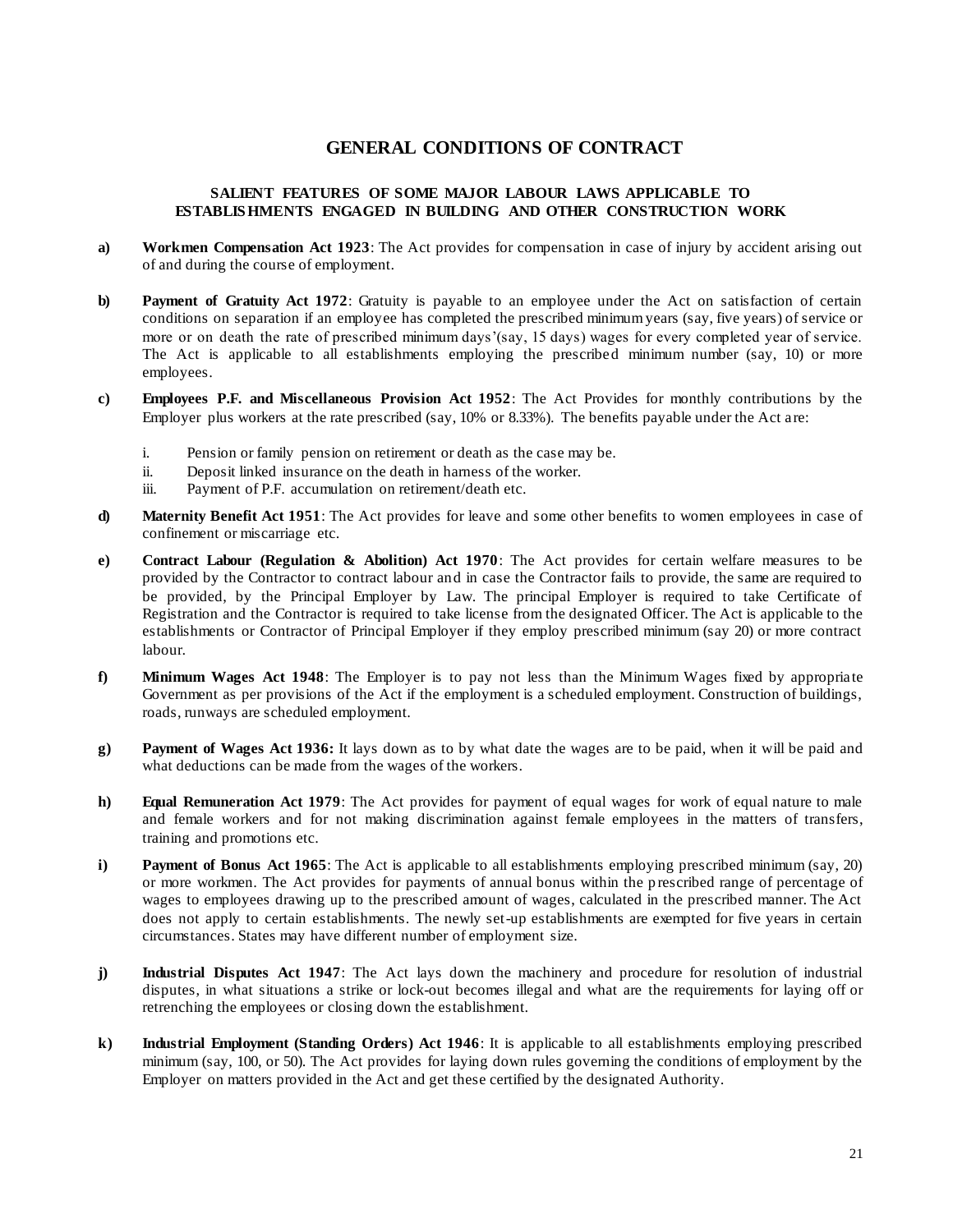- **l) Trade Unions Act 1926**: The Act lays down the procedure for registration of trade unions of workmen and Employers. The Trade Unions registered under the Act have been given certain immunities from civil and criminal liabilities.
- **m) Child Labour (Prohibition & Regulation) Act 1986**: The Act prohibits employment of children below 14 years of age in certain occupations and processes and provides for regulations of employment of children in all other occupations and processes. Employment of child labour is prohibited in building and construction industry.
- **n) Inter-State Migrant Workmen's (Regulation of Employment & Conditions of Service) Act 1979**: The Act is applicable to an establishment which employs prescribed minimum (say, five) or more inter-state migrant workmen through an intermediary (who has recruited workmen in one state for employment in the establishment situated in another state). The Inter-State migrant workmen, in an establishment to which this Act becomes applicable, are required to be provided certain facilities such as Housing, Medical-Aid, Traveling expenses from home up to the establishment and back etc.
- **o) The Building and Other Construction workers (Regulation of Employment and Conditions of Service) Act 1996** and **the Cess Act of 1996**: All the establishments who carry on any building or other construction work and employs the prescribed minimum (say, 10) or more workers are covered under this Act. All such establishments are required to pay cess at the rate not exceeding 1% of the cost of construction as may be modified by the Government. The Employer of the establishment is required to provide safety measures at the building or construction work and other welfare measures, such as canteens, first-aid facilities, ambulance, housing accommodations for workers near the work place etc. The Employer to whom the Act applies has to obt ain a registration certificate from the Registering Officer appointed by the Government.
- **p) Factories Act 1948:** The Act lays down the procedure for approval of plans before setting up a factory, health and safety provisions, welfare provisions, working hours, annual earned leave and rendering information regarding accidents or dangerous occurrences to designated authorities. It is applicable to premises employing the prescribed minimum (say, 10) persons or more with aid of power or another prescribed minimum (say, 20) or more persons without the aid of power engaged in manufacturing process.

| 1                        | State Bank of India (SBI) & its subsidiaries |
|--------------------------|----------------------------------------------|
| $\overline{c}$           | Allahabad Bank                               |
| 3                        | Andhra Bank                                  |
| $\overline{\mathcal{A}}$ | Bank of Baroda                               |
| 5                        | Bank of India                                |
| 6                        | Bank of Maharashtra                          |
| 7                        | Canara Bank                                  |
| 8                        | Central Bank of India                        |
| 9                        | Corporation Bank                             |
| 10                       | Dena Bank                                    |
| 11                       | <b>Indian Bank</b>                           |
| 12                       | Indian Overseas Bank                         |
| 13                       | Oriental Bank of Commerce (OBC)              |
| 14                       | Punjab and Sind Bank                         |
| 15                       | Punjab National Bank (PNB)                   |
| 16                       | Syndicate Bank                               |
| 17                       | <b>UCO</b> Bank                              |
| 18                       | Union Bank of India                          |
| 19                       | United Bank of India (UBI)                   |
| 20                       | Vijaya Bank                                  |
| 21                       | <b>IDBI</b> Ltd.                             |

#### **q) List of Nationalized Bank**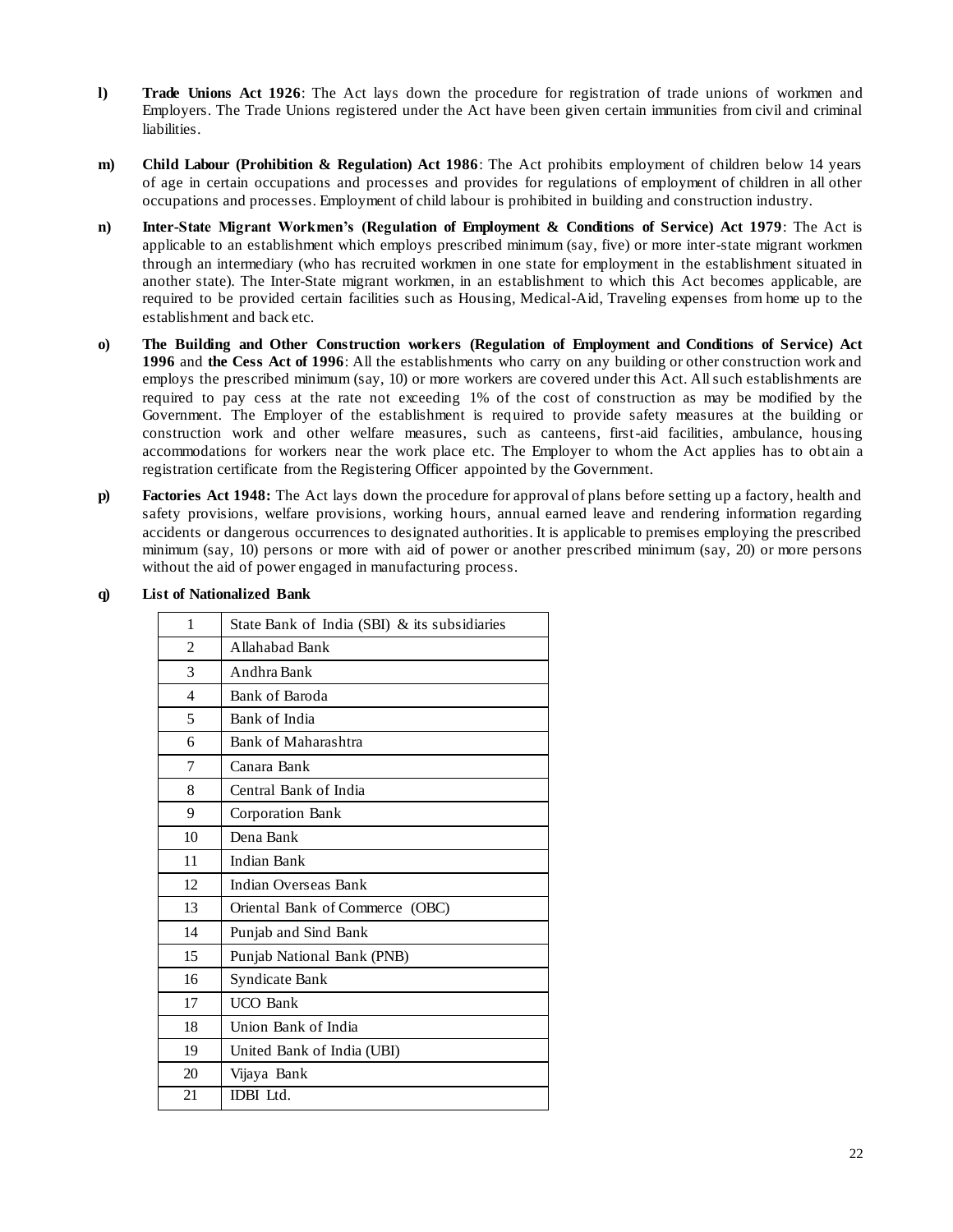#### **FORM OF ADDITIONAL DECLERATION BY THE PRIME CONTRACTOR**

*(NOTE: This affidavit should be on a non-judicial stamp paper of appropriate value as per the Indian Stamp Act, 1899, and shall be attested by Magistrate/ Sub-Judge/ Notary Public)*

|                                                         |  |  | (name of the Prime Contractor) son/daughter of |       |
|---------------------------------------------------------|--|--|------------------------------------------------|-------|
| resident                                                |  |  |                                                | full) |
| address), aforesaid solemnly affirm and state as under: |  |  |                                                |       |

I hereby certify that, the work i.e……..………………………………………………… (name and identification of work) shall be executed through the POA (Power of Attorney holder) i.e. Sri…………………………………….( Name of POA) / M/s……………………………( Name of the Firm of POA).

I hereby certify that, I shall provide all logistic support & expertise (road machinery, Laboratory equipments & technical personnel as furnished in the technical bids) to the POA holder for smooth & quality construction of the project under the contract.

I hereby certify that, in case of suspension of work by the POA or breach of agreement between POA holder, & myself I shall take over the work from POA holder for subsequent execution and completion.

I hereby certify that, in case of suspension of agreement between POA holder, & myself, I shall immediately inform the employer in written regarding discontinuation of the agreement.

> Deponent (Name & Signature of Prime Contractor)

Place: …………….. Date: ………………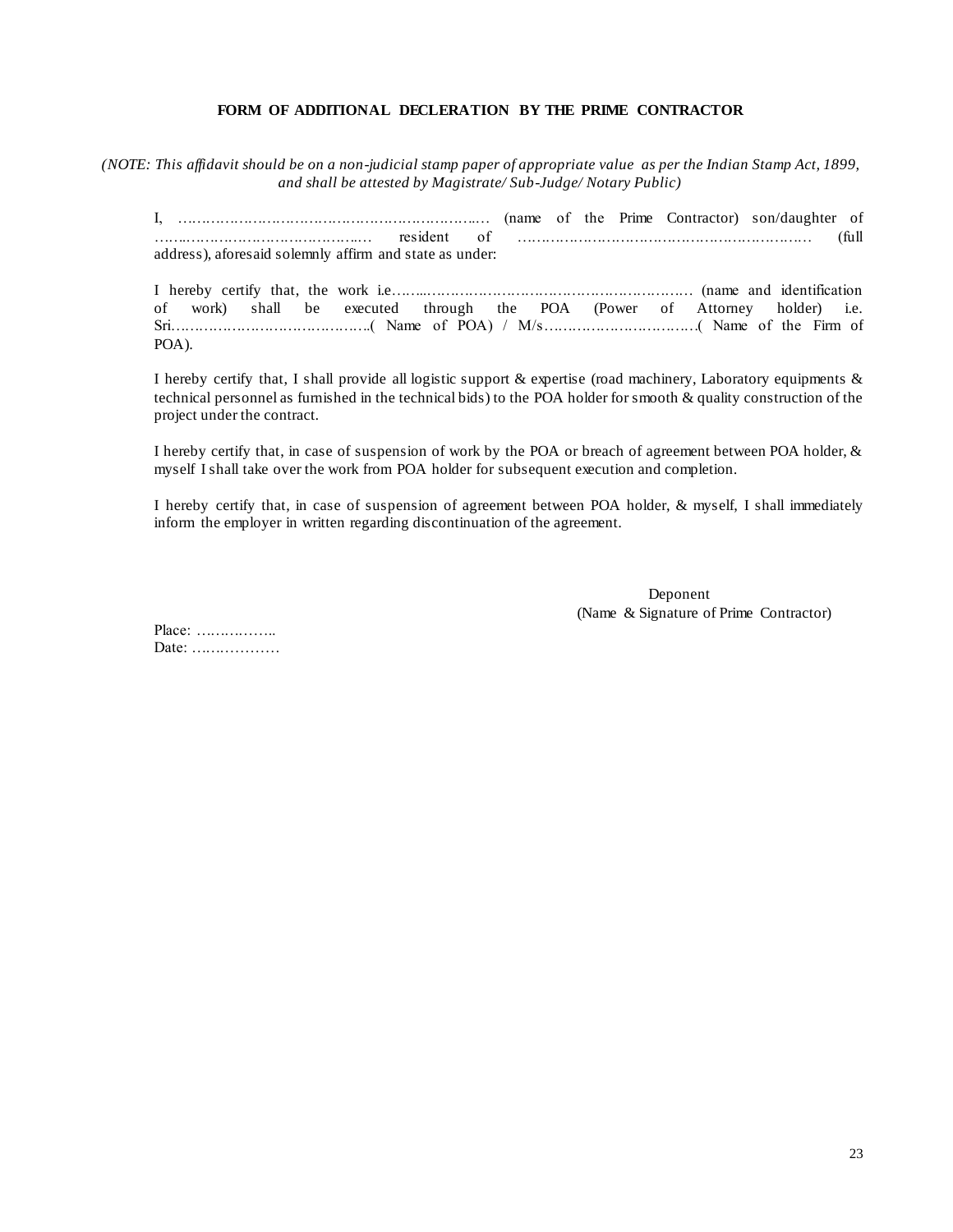# **Section – 5**

## **SPECIFICATIONS & DRAWINGS**

**A.** The design and specifications prescribed are in accordance with the standard specification and drawing is available at site on request.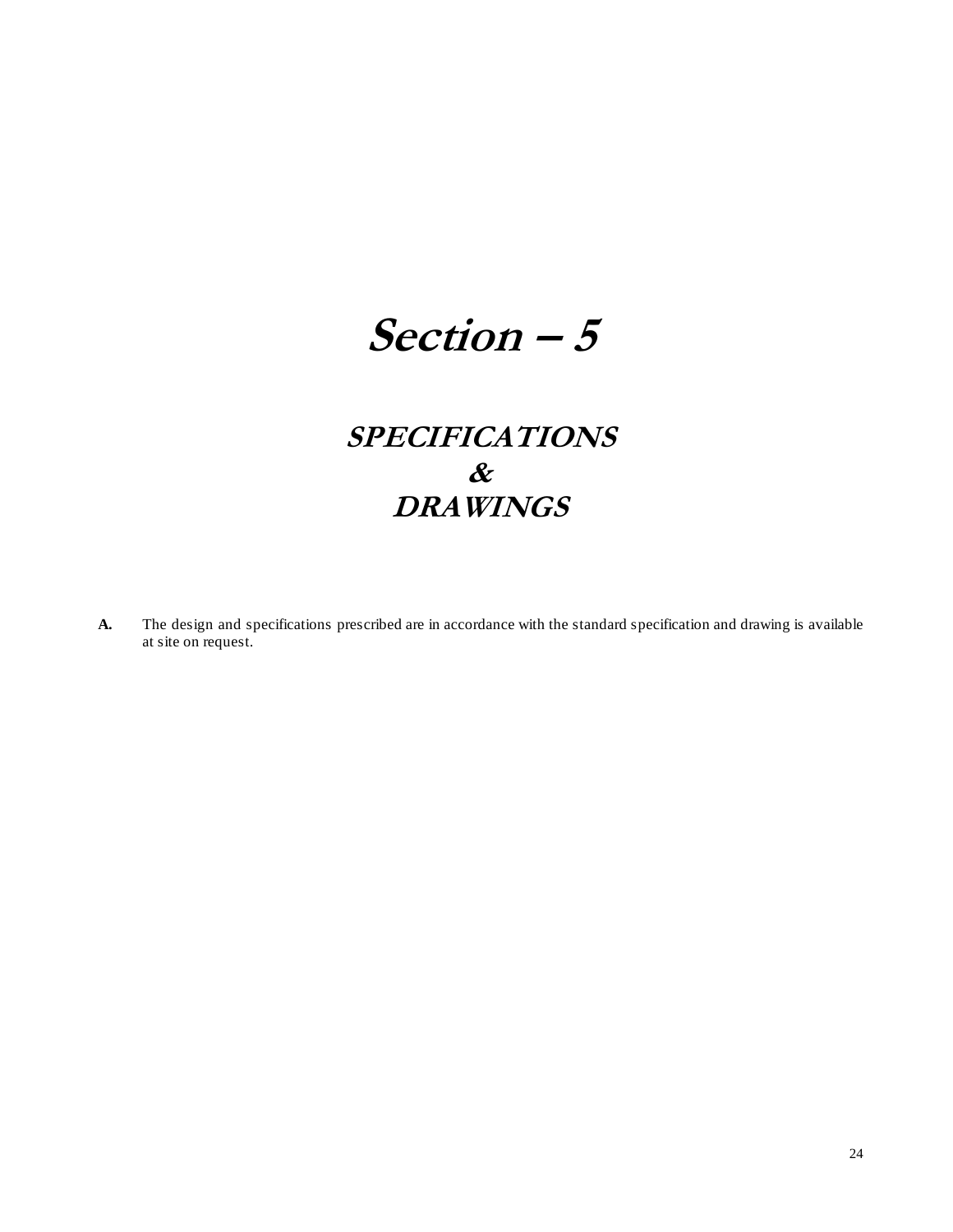### **SECTION – 6 FORM OF BID**

#### **TECHNICAL QUALIFICATION FIRST COVER OF BID**

| $Dear1$ $\ldots$ $\ldots$ $\ldots$ $\ldots$ $\ldots$ |
|------------------------------------------------------|

- **1.** Having read the Bidding Documents , Requirements for submission of documents in ITB Clause 12, and acceptance of provisions for Fraud and Corruption in the Bidding Document, we submit in attachment all documents required in the Bidding Document together with all the Affidavits regarding the correctness of information/documents for the above stated bid.
- **2.** We confirm that the Bid fully complies will all the requirements including the Bid Validity and Earnest Money as required and specified by the bidding documents.
- **3. We certify that the information furnished in our bid is correct to the best of our knowledge and belief.**

Authorised Signatory ............................................... Name and Title of Signator...................................... Name of Bidder ....................................................... Address ......................................................................

.......................................................................................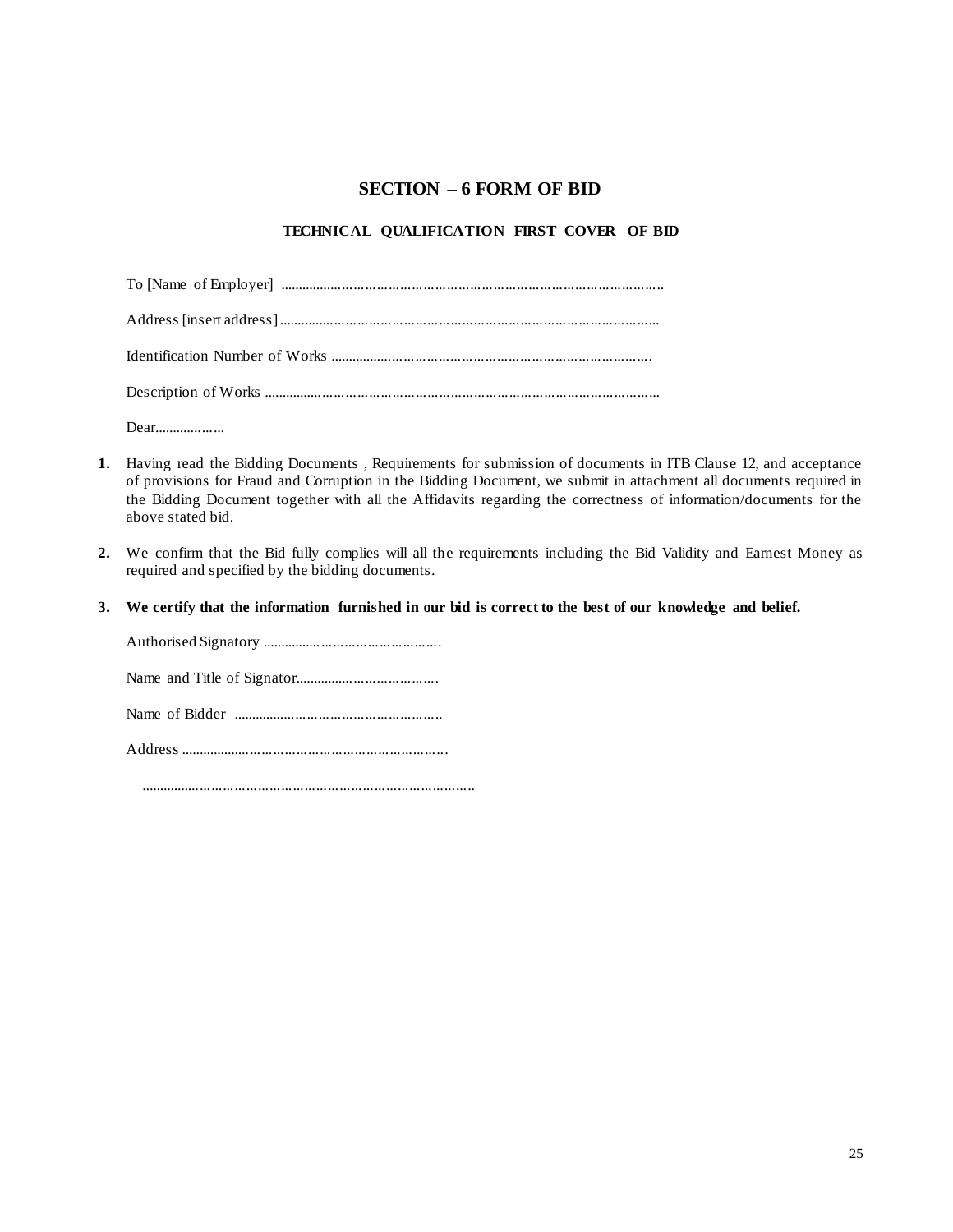#### **FORM OF BID FINANCIAL BID**

| Authorized Address of Communication:- |  |
|---------------------------------------|--|
|                                       |  |
|                                       |  |
|                                       |  |
|                                       |  |

- 1. We offer to execute the works described above, remedy any defects therein, and carry out the routine maintenance in conformity with the Conditions of Contract,(**Total Bid Price**) Rs. \_ \_ \_ \_ \_ \_ \_ \_ \_ \_ \_ \_ \_ \_ \_ (in figures)  $Rupees.$   $\qquad \qquad$  (in words)
- 2. We undertake to commence the works on receiving the Notice to Proceed with work in accordance with the contract documents.
- 3. This Bid and your wr**i**tten acceptance of it shall constitute a binding Contract between us. We understand that you are not bound to accept the lowest or any Bid you receive. We hereby confirm that this Bid complies with the Bid validity and Earnest money required by the bidding documents and specified in the Appendix to ITB.

Signature of Authorised Signatory ............................................... Name of Bidder ....................................................... Address ......................................................................

\_\_\_\_\_\_\_\_\_\_\_\_\_\_ *[Date]*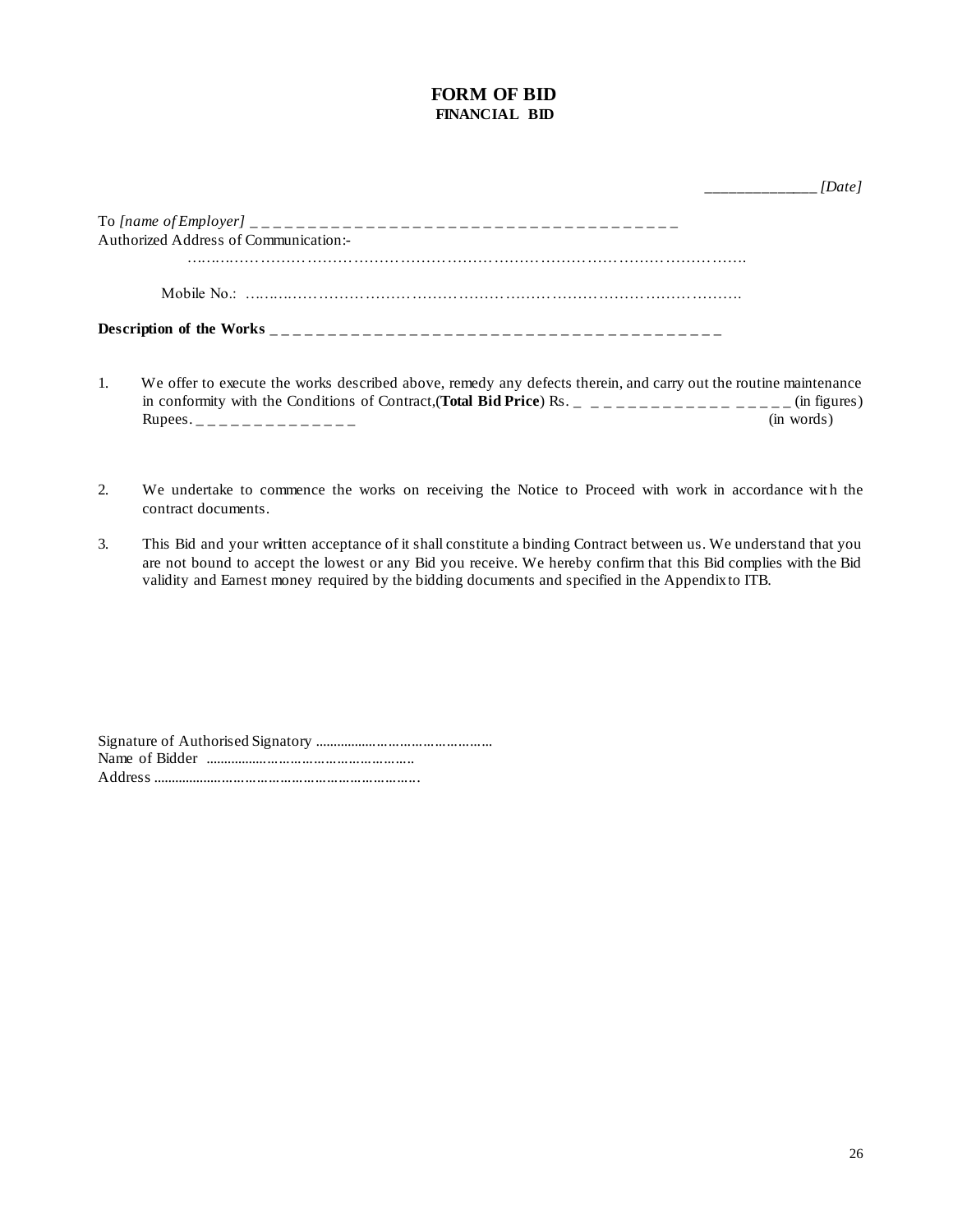#### **FORMAT FOR THE AFFIDAVIT**

*(NOTE: This affidavit should be on a non-judicial stamp paper of appropriate value as per the Indian Stamp Act, 1899, and shall be attested by Magistrate/ Sub-Judge/ Notary Public)*

I, ……………………………………………………….… (name of the authorized representative of the bidder) son/daughter of …….……………………………….… resident of …………………………………………………………………………. (full address), aforesaid solemnly affirm and state as under: I hereby certify that all the information furnished with the bid submitted online in response to notice inviting bid number ……………….…………………… date ……..… issued by ………………………………………………………………….. (authority inviting bids) for ……..………………………………………………… (name and identification of work) are true and correct. I hereby certify that I have visited, examined & verified the work site of the proposed project i.e."

\*…………………………………………………………………….." and familiarize with the site conditions, all probable constraint and its surroundings including source of principal materials, earth, water, sand, aggregates etc. before submitting the bid.

\*\*I hereby certify that I have been authorized by …………………………… …………..……..………………………………………………. (the bidder) to sign on their behalf, the bid mentioned in paragraph 1 above.

Deponent

Place: …………….. Date: ………………

\* *Fill the name of work*

\*\* *not applicable if the bidder is an individual and is signing the bid on his own behalf.*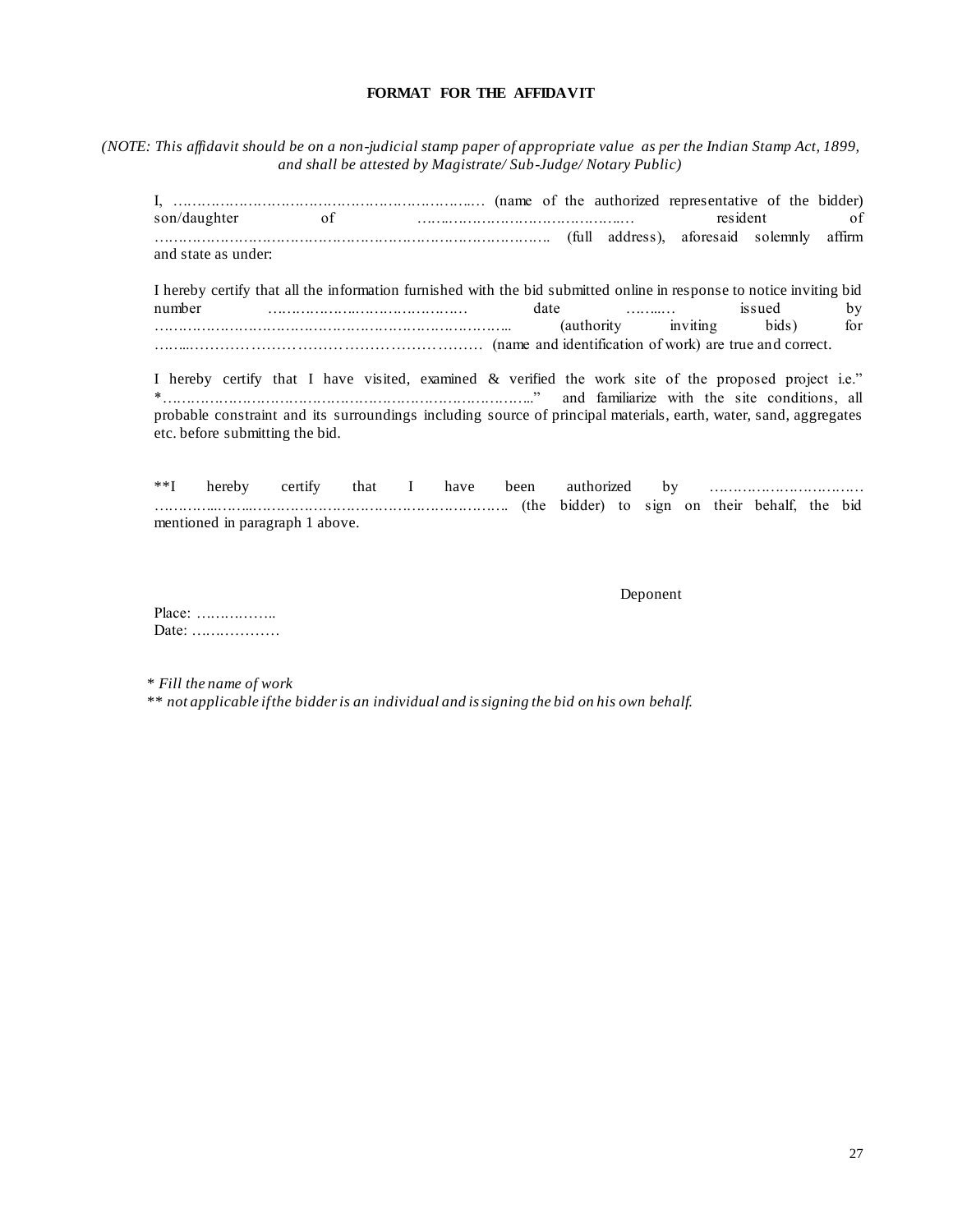# **Section – 7**

## **BILL OF QUANTITIES**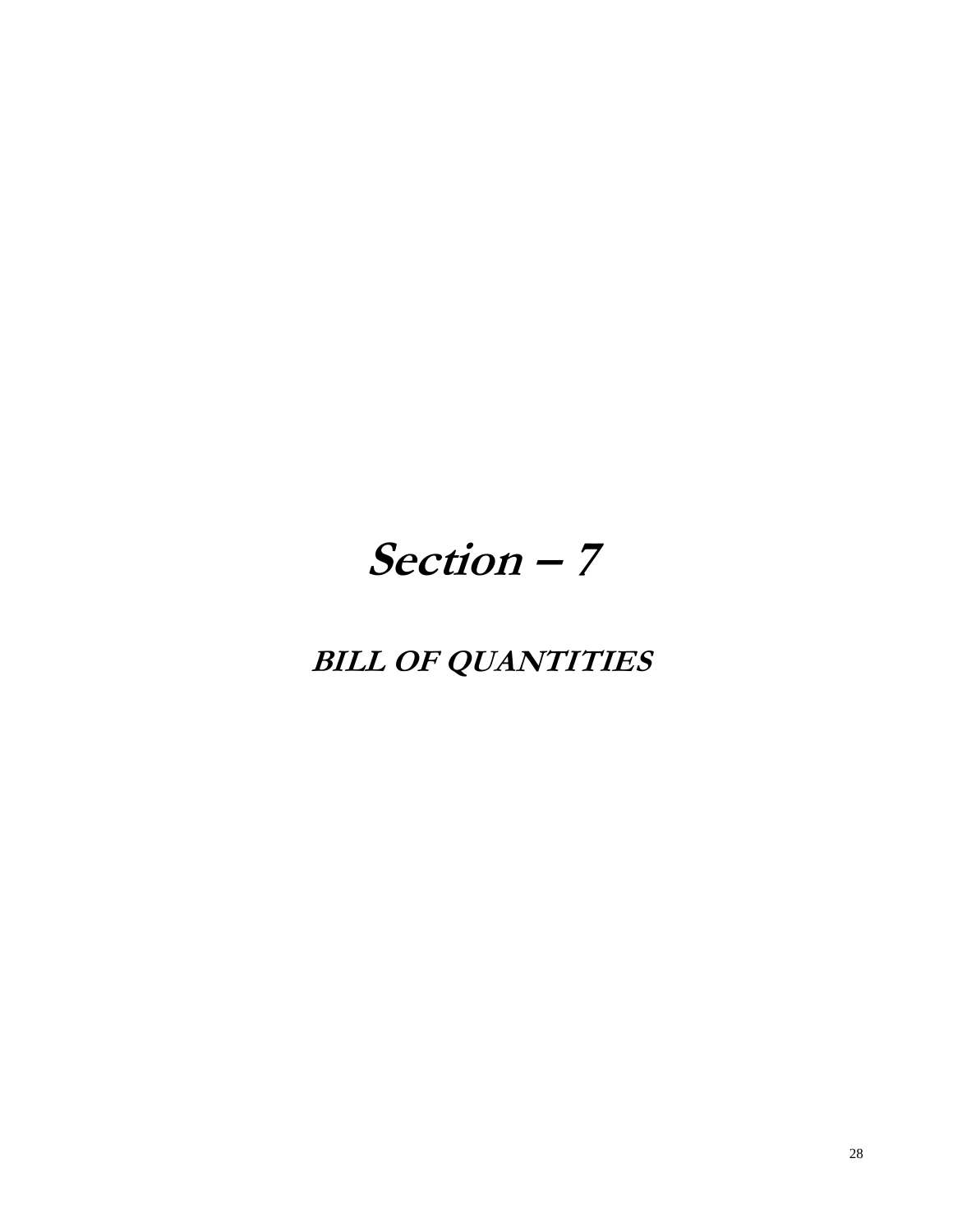#### **SECTION – 7 BILL OF QUANTITIES**

#### **PREAMBLE**

- 1**.** The Bill of Quantities shall be read in conjunction with the Instructions to Bidders, Conditions of Contract, Specifications and Drawings.
- 2.1 For the construction of works, the quantities given in the Bill of Quantities are estimated, and are given to provide a common basis for bidding. The basis of payment will be the actual quantities of work ordered and carried out, as measured by the Contractor, verified by the Engineer, and valued
	- (a) at the rates and prices tendered in the Bill of Quantities in the case of item rate tenders; and
	- (b) at percentage rate above or below or at par of the Schedule of Rates as tendered by the contractor.
- 3. The rates and prices tendered in the priced Bill of Quantities shall, except in so far as it is otherwise provided under the Contract, include all constructional plant, labour, supervision, materials, form works, erection, maintenance, insurance, profit, taxes and duties, labour cess  $\&$  all levies as applicable, all lead, lift up to the site of work, together with all general risks, liabilities and obligations set out in the Contract.
- 5. The sub-soil investigation & designing of structures including preparation of working drawing has to be carried out by the contractor at his own cost, responsibilities & risk. While quoating the rates for such items , all such incidental expenses should be included.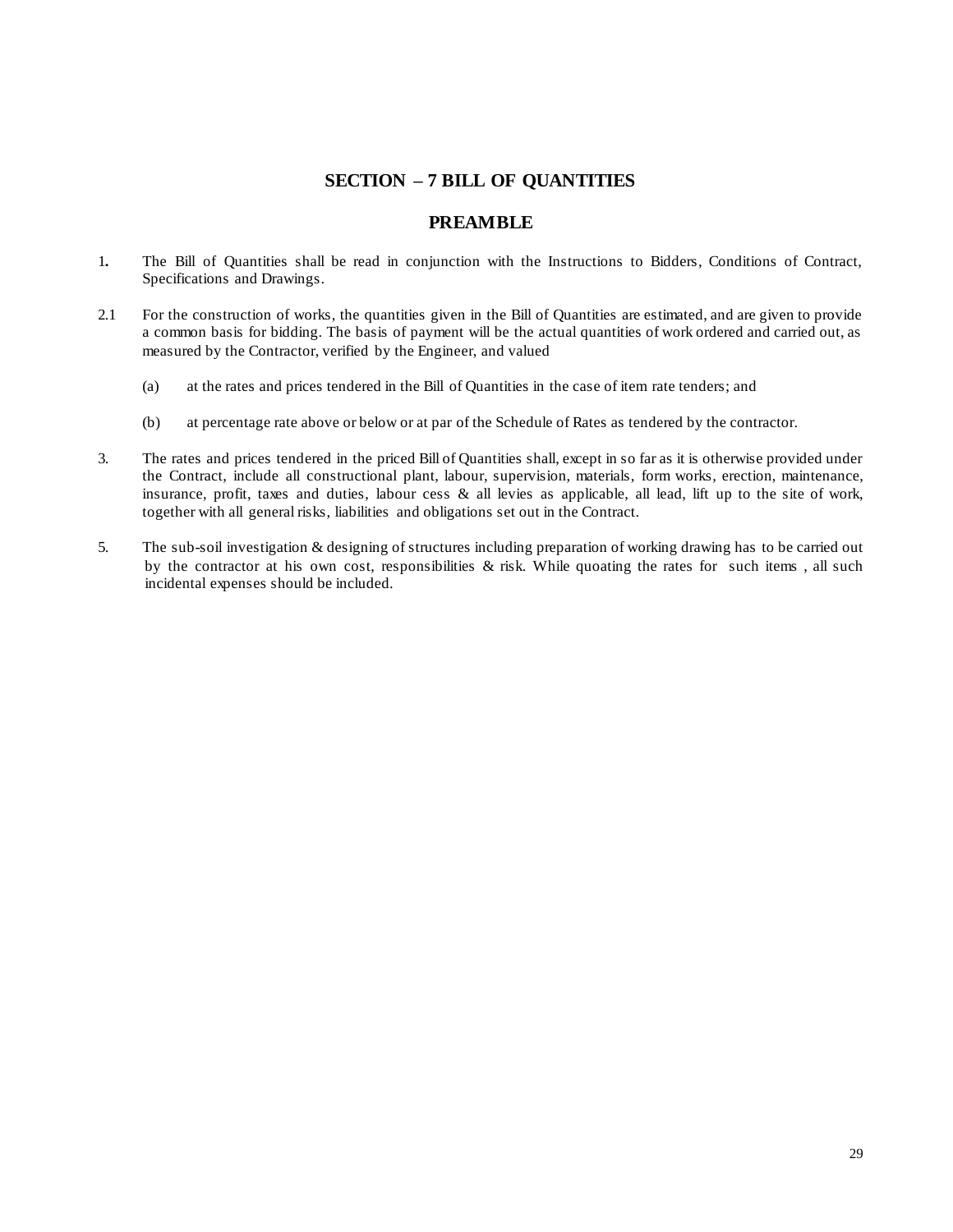#### **SECTION – 8 STANDARD FORMS**

#### **(a) Letter of Acceptance**

#### **Notes on Standard Form of Letter of Acceptance**

The Letter of Acceptance will be the basis for formation of the Contract as described in Clauses-30 and 31 of the Instructions to Bidders. This Standard Form of Letter of Acceptance should be filled in and sent to the successful Bidder only after evaluation of bids has been completed and approval of the competent authority has been obtained.

*[ on Letter head paper of the Employer]*

*[Date]*

To:

*[Name of the Contractor]*

*[Address of the Contractor]*

This is to notify you that the Employer, namely,  $\frac{1}{2}$   $\frac{1}{2}$   $\frac{1}{2}$   $\frac{1}{2}$   $\frac{1}{2}$   $\frac{1}{2}$   $\frac{1}{2}$   $\frac{1}{2}$   $\frac{1}{2}$   $\frac{1}{2}$   $\frac{1}{2}$   $\frac{1}{2}$   $\frac{1}{2}$   $\frac{1}{2}$   $\frac{1}{2}$   $\frac{1}{2}$   $\frac{1}{2}$   $\$ accepted your Bid dated  $\overline{a}$   $\overline{a}$   $\overline{a}$   $\overline{a}$   $\overline{a}$   $\overline{a}$   $\overline{a}$   $\overline{a}$   $\overline{a}$   $\overline{a}$   $\overline{a}$   $\overline{a}$   $\overline{a}$   $\overline{a}$   $\overline{a}$   $\overline{a}$   $\overline{a}$   $\overline{a}$   $\overline{a}$   $\overline{a}$   $\overline{a}$   $\overline{a}$ *[name of the Contract and identification number, as given in the Contract Data] and routine maintenance (applicable for Stg-II/Full construction) of the works for five years* for the Contract Price of Rupees \_ \_ \_ \_ \_ \_ \_ \_ \_ \_ \_ \_ \_ \_ \_ \_ \_ \_ \_ \_

\_ \_ \_ \_ *[amount in figures and words]* as corrected and modified\* in accordance with the Instructions to Bidders is hereby accepted by our Agency.

You are hereby requested to furnish Performance Security, (and additional security for unbalanced bids in terms of ITB Clause-27.3 and Clause-27.4,) *[where applicable]* in the form detailed in Cl. 31 of ITB for an amount of Rs.  $\frac{1}{1-\frac{1}{1-\frac{1}{1-\frac{1}{1-\frac{1}{1-\frac{1}{1-\frac{1}{1-\frac{1}{1-\frac{1}{1-\frac{1}{1-\frac{1}{1-\frac{1}{1-\frac{1}{1-\frac{1}{1-\frac{1}{1-\frac{1}{1-\frac{1}{1-\frac{1}{1-\frac$  $-$  - within 10 days of the receipt of this letter of acceptance valid up to 45 days from the date of expiry of Defects Liability Period i.e. up to  $\overline{\phantom{a}}_{\phantom{a}=-\phantom{a}=-\phantom{a}-}$  and sign the contract, failing which action as stated in Cl. 31.3 of ITB will be taken.

Yours faithfully,

(Signature, name and title of signatory, Executive Engineer OR Registrar NIT Manipur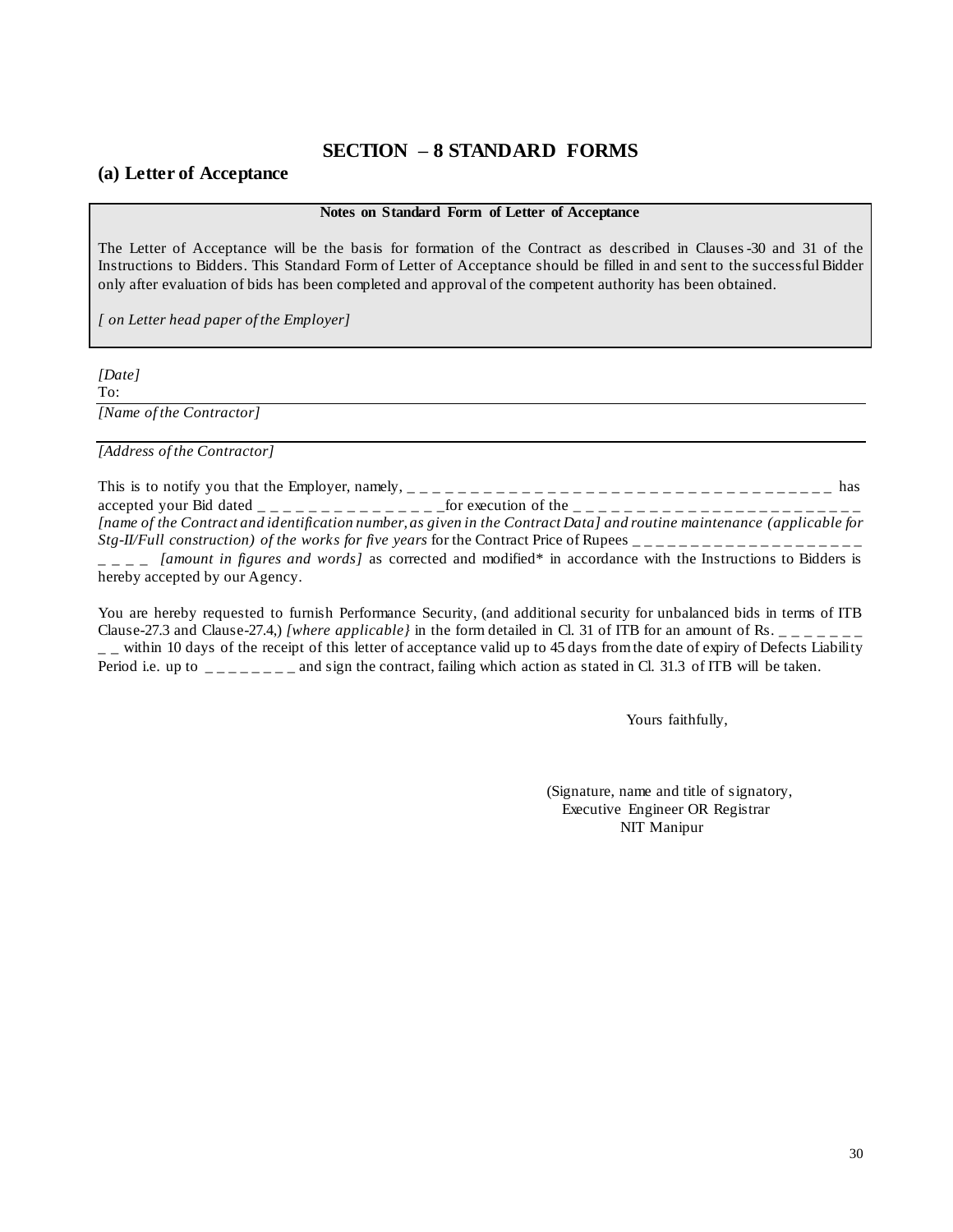#### **(b) Issue of Notice to proceed with the work**

(On Letter head of the Employer)

 $------(Date)$ 

\_ \_ \_ \_ \_ \_ \_ \_ \_ \_ \_ \_ \_ \_ \_ \_ \_ \_ \_ \_ \_ \_ \_ \_ (Name and address of the Contractor) \_ \_ \_ \_ \_ \_ \_ \_ \_ \_ \_ \_ \_ \_ \_ \_ \_ \_ \_ \_ \_ \_ \_ \_ \_ \_ \_ \_ \_ \_ \_ \_ \_ \_ \_ \_ \_ \_ \_ \_ \_ \_ \_ \_ \_ \_ \_ \_

Dear Sirs,

To

Pursuant to your furnishing the requisite performance security as stipulated in ITB Clause -31.1 and signing of the contract for the construction of  $\frac{1}{1}$  =  $\frac{1}{1}$  =  $\frac{1}{1}$  =  $\frac{1}{1}$  =  $\frac{1}{1}$  =  $\frac{1}{1}$  =  $\frac{1}{1}$  =  $\frac{1}{1}$  =  $\frac{1}{1}$  =  $\frac{1}{1}$  =  $\frac{1}{1}$  =  $\frac{1}{1}$  =  $\frac{1}{1}$  =  $\frac{1}{1}$  =  $\frac{1}{1}$  = execution of the said works in accordance with the contract documents.

Yours faithfully,

(Signature, name and title of signatory, Executive Engineer OR Registrar NIT Manipur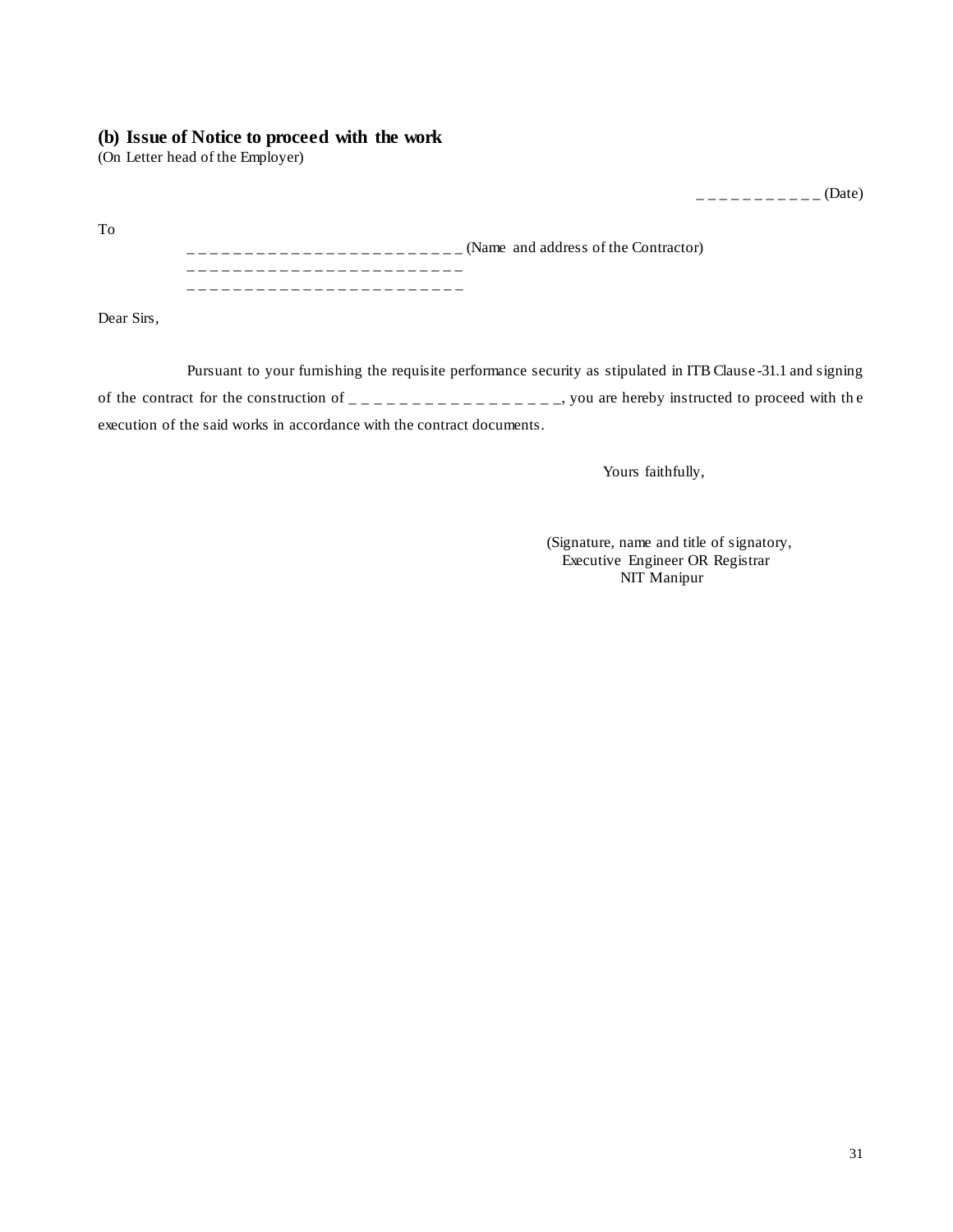#### **(c) Standard Form of Agreement**

#### **Notes on Standard Form of Agreement**

The Agreement should incorporate any corrections or modifications to the Bid resulting from corrections of errors (Instructions to Bidders, Clause-26).

#### *Standard Form: Agreement*

#### **Agreement**

| This agreement, made the                                                | day of | between.                                                |
|-------------------------------------------------------------------------|--------|---------------------------------------------------------|
|                                                                         |        | [name and address of Employer] (hereinafter called "the |
| Employer") of the one part, and                                         |        | Iname and address                                       |
| of Contractor] (hereinafter called "the Contractor" of the other part). |        |                                                         |

Whereas the Employer is desirous that the Contractor execute  $\frac{1}{\sqrt{1-\frac{1}{\sqrt{1-\frac{1}{\sqrt{1-\frac{1}{\sqrt{1-\frac{1}{\sqrt{1-\frac{1}{\sqrt{1-\frac{1}{\sqrt{1-\frac{1}{\sqrt{1-\frac{1}{\sqrt{1-\frac{1}{\sqrt{1-\frac{1}{\sqrt{1-\frac{1}{\sqrt{1-\frac{1}{\sqrt{1-\frac{1}{\sqrt{1-\frac{1}{\sqrt{1-\frac{1}{\sqrt{1-\frac{1}{\sqrt{1-\frac{1}{\$ 

\_ \_ \_ \_ \_ \_ \_ \_ \_ \_ \_ \_ [name and identification number of Contract] (hereinafter called "the Works") and the Employer has accepted the Bid by the Contractor for the execution and completion of such Works and the remedying of any defects therein at a cost of Rupees  $\frac{1}{\sqrt{1-\frac{1}{n}}}$ 

#### **NOW THIS AGREEMENT WITNESSETH as follows**:

- 1. In this Agreement, words and expressions shall have the same meanings as are respectively assigned to them in the Conditions of Contract hereinafter referred to, and they shall be deemed to form and be read and construed as part of this Agreement.
- 2. In consideration of the payments to be made by the Employer to the Contractor as hereinafter mentioned, the Contractor hereby covenants with the Employer to execute and complete the Works and remedy any defects therein in conformity in all aspects with the provisions of the Contract.
- 3. The Employer hereby covenants to pay the Contractor in consideration of the execution and completion of the Works and the remedying the defects wherein the Contract Price or such other sum as may become payable under the provisions of the Contract at the times and in the manner prescribed by the Contract.
- 4. The following documents shall be deemed to form and be read and construed as part of this Agreement, viz:
	- i) Letter of Acceptance;
	- ii) Notice to proceed with the works;
	- iii) Contractor's Bid;
	- iv) Contract Data;
	- v) Special Conditions of contract and General Conditions of Contract;
	- vi) Specifications;
	- vii) Drawings;
	- viii) Bill of Quantities; and
	- ix) Any other document listed in the Contract Data as forming part of the contract.

In witness where of the parties there to have caused this Agreement to be executed the day and year first before written.

The Common Seal of  $\overline{\phantom{a}}$   $\overline{\phantom{a}}$   $\overline{\phantom{a}}$  =  $\overline{\phantom{a}}$  =  $\overline{\phantom{a}}$  =  $\overline{\phantom{a}}$  =  $\overline{\phantom{a}}$  =  $\overline{\phantom{a}}$  =  $\overline{\phantom{a}}$  was here unto affixed in the presence of:

Signed, Sealed and Delivered by the said  $\frac{1}{2}$ in the presence of:

Binding Signature of Employer \_ \_ \_ \_ \_ \_ \_ \_ \_ \_ \_ \_ \_ \_ \_ \_ \_ Binding Signature of Contractor \_ \_ \_ \_ \_ \_ \_ \_ \_ \_ \_ \_ \_ \_ \_ \_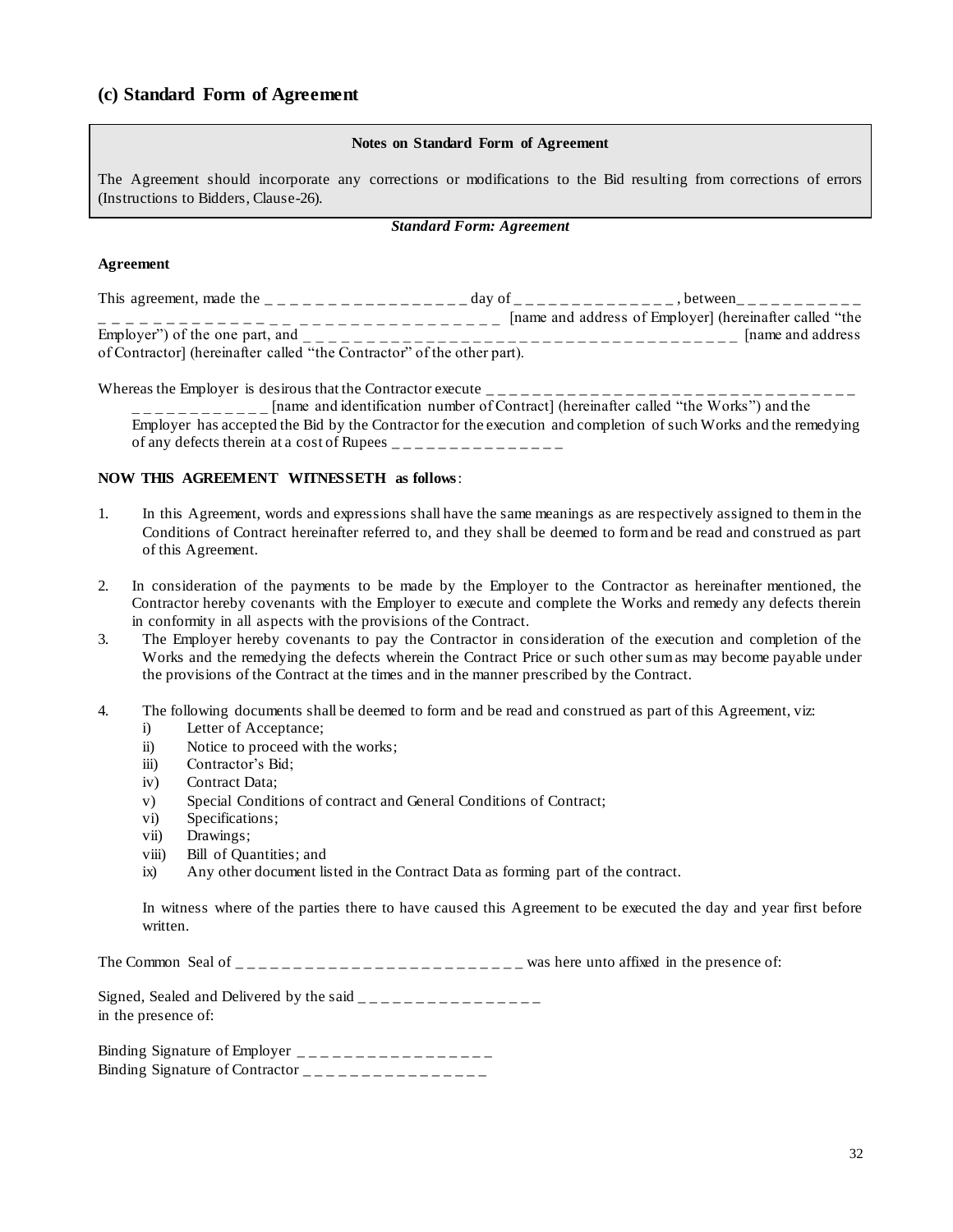### **BILL OF QUANTITIES FOR ITEM RATE BIDS**

|                         | Name of Work: Extension of Mechanical Workshop (Phase-I) at NITM Langol Campus.                                                                                                                                                                                                                                                                                                                                                                                                                                                           |                         |                         |            |               |                |
|-------------------------|-------------------------------------------------------------------------------------------------------------------------------------------------------------------------------------------------------------------------------------------------------------------------------------------------------------------------------------------------------------------------------------------------------------------------------------------------------------------------------------------------------------------------------------------|-------------------------|-------------------------|------------|---------------|----------------|
| SI.                     | <b>Description of item</b>                                                                                                                                                                                                                                                                                                                                                                                                                                                                                                                | Quantity                | Unit                    |            | Rate [in Rs.] | <b>Amount</b>  |
| <b>No</b>               |                                                                                                                                                                                                                                                                                                                                                                                                                                                                                                                                           |                         |                         | In figures | In words      |                |
| $\mathbf{1}$            | $\overline{2}$                                                                                                                                                                                                                                                                                                                                                                                                                                                                                                                            | $\overline{\mathbf{3}}$ | $\overline{\mathbf{4}}$ | 5          | 6             | $\overline{ }$ |
| $\mathbf{1}$            | Boring, providing and installation<br>bored cast-in-situ renforced cement<br>pile of specified diameter and length<br>below the pile cape M 25 in cement<br>concrete, to carry a safe working load<br>not less than specified, including the<br>cost of steel reinforcement and cost of<br>boring with casing and/ or bentonite<br>solution and the length of the pile to<br>be embedded in the pile cape etc. all<br>completed (length of the pile for<br>payment shall be measured up to<br>bottom of pile cap) 400mm diameter<br>piles | 432.00                  | Rm                      |            |               |                |
| $\overline{\mathbf{2}}$ | Cement concrete for reinforced<br>concrete in pile cap including form<br>work complete as per drawing and<br>technical specifications M25 grade                                                                                                                                                                                                                                                                                                                                                                                           | 8.75                    | cum                     |            |               |                |
| $\overline{\mathbf{3}}$ | Steel work in single sections including<br>cutting hoisting, fixing in position and<br>applying a priming coat of red lead<br>paint including fitting fixing with<br>fasteners /rivets etc                                                                                                                                                                                                                                                                                                                                                | 316.67 Qtl              |                         |            |               |                |
|                         | Beam I- section ISHB-250(114.5m)                                                                                                                                                                                                                                                                                                                                                                                                                                                                                                          |                         |                         |            |               |                |
|                         | Column I- section ISHB-300(42m)                                                                                                                                                                                                                                                                                                                                                                                                                                                                                                           |                         |                         |            |               |                |